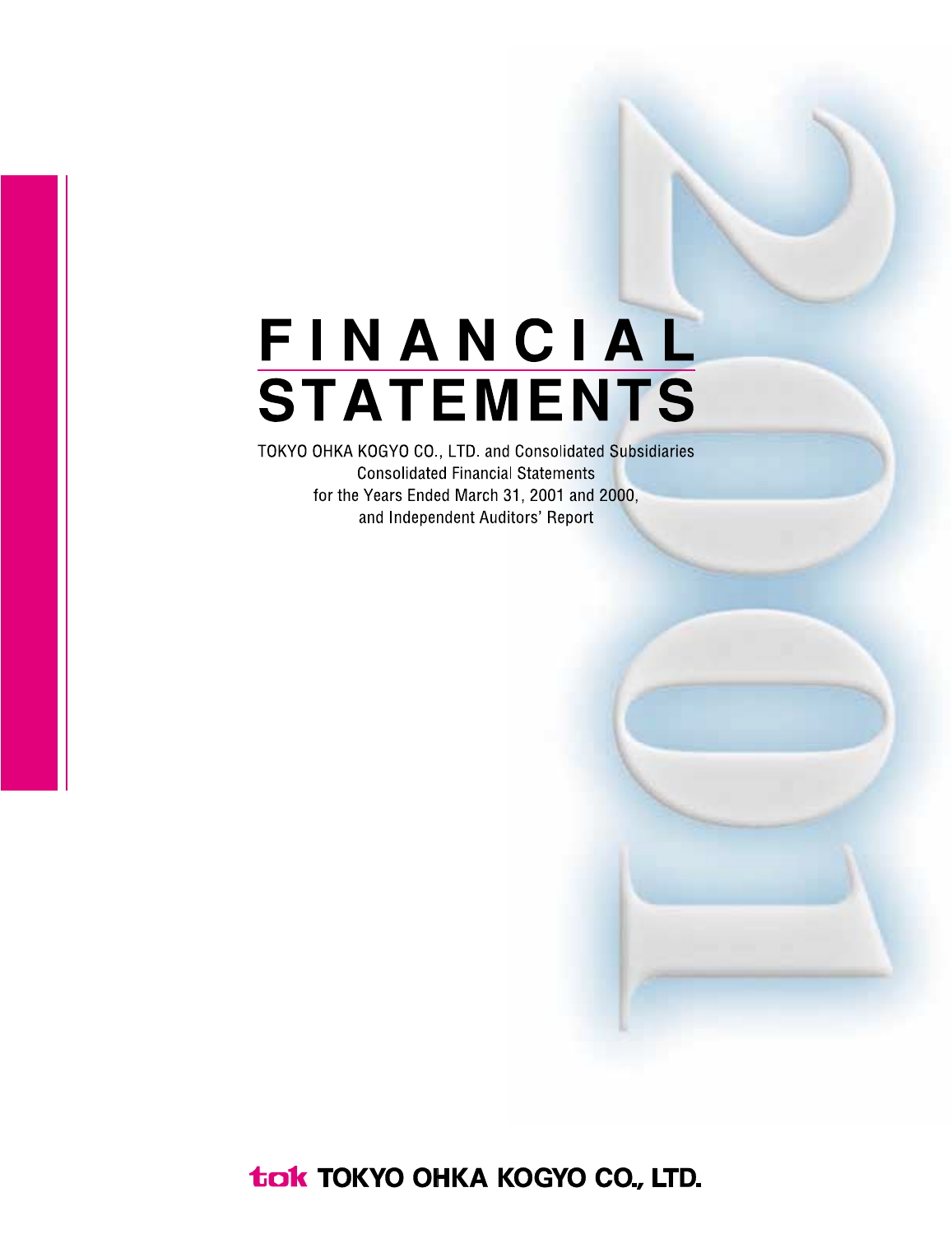# **TOKYO OHKA KOGYO CO., LTD.**<br>and Consolidated Subsidiaries

#### **Financial Highlights** For the Years Ended March 31

|                            |        | Millions of Japanese Yen |        |        |        |  |  |  |  |  |  |
|----------------------------|--------|--------------------------|--------|--------|--------|--|--|--|--|--|--|
|                            | 1997   | 1998                     | 1999   | 2000   | 2001   |  |  |  |  |  |  |
| <b>Net Sales</b>           | 81,691 | 84.880                   | 74,444 | 73,108 | 83,456 |  |  |  |  |  |  |
| Net Income                 | 6,539  | 7,152                    | 3,715  | 4.483  | 3,250  |  |  |  |  |  |  |
| Net Income per Share (Yen) | 129.23 | 141.35                   | 73.42  | 88.60  | 64.24  |  |  |  |  |  |  |
| Cash Dividends             | 911    | 910                      | 1.011  | 1.011  | 1,163  |  |  |  |  |  |  |

### **Corporate Data** As of March 31, 2001

| Corporate Name                | TOKYO OHKA KOGYO CO., LTD.             |                    |  |  |  |  |  |
|-------------------------------|----------------------------------------|--------------------|--|--|--|--|--|
| Founded                       | 1940                                   |                    |  |  |  |  |  |
| <b>Corporate Headquarters</b> | 150 Nakamaruko, Nakahara-ku, Kawasaki, |                    |  |  |  |  |  |
|                               | Kanagawa 211-0012, JAPAN               |                    |  |  |  |  |  |
| Common Stock                  | Authorized                             | 200,000,000 shares |  |  |  |  |  |
|                               | <b>Issued</b>                          | 50,600,000 shares  |  |  |  |  |  |
| Capitalized                   | ¥14,640 million                        |                    |  |  |  |  |  |
| Shareholders                  | 18,373                                 |                    |  |  |  |  |  |
| Employees                     | 1,735                                  |                    |  |  |  |  |  |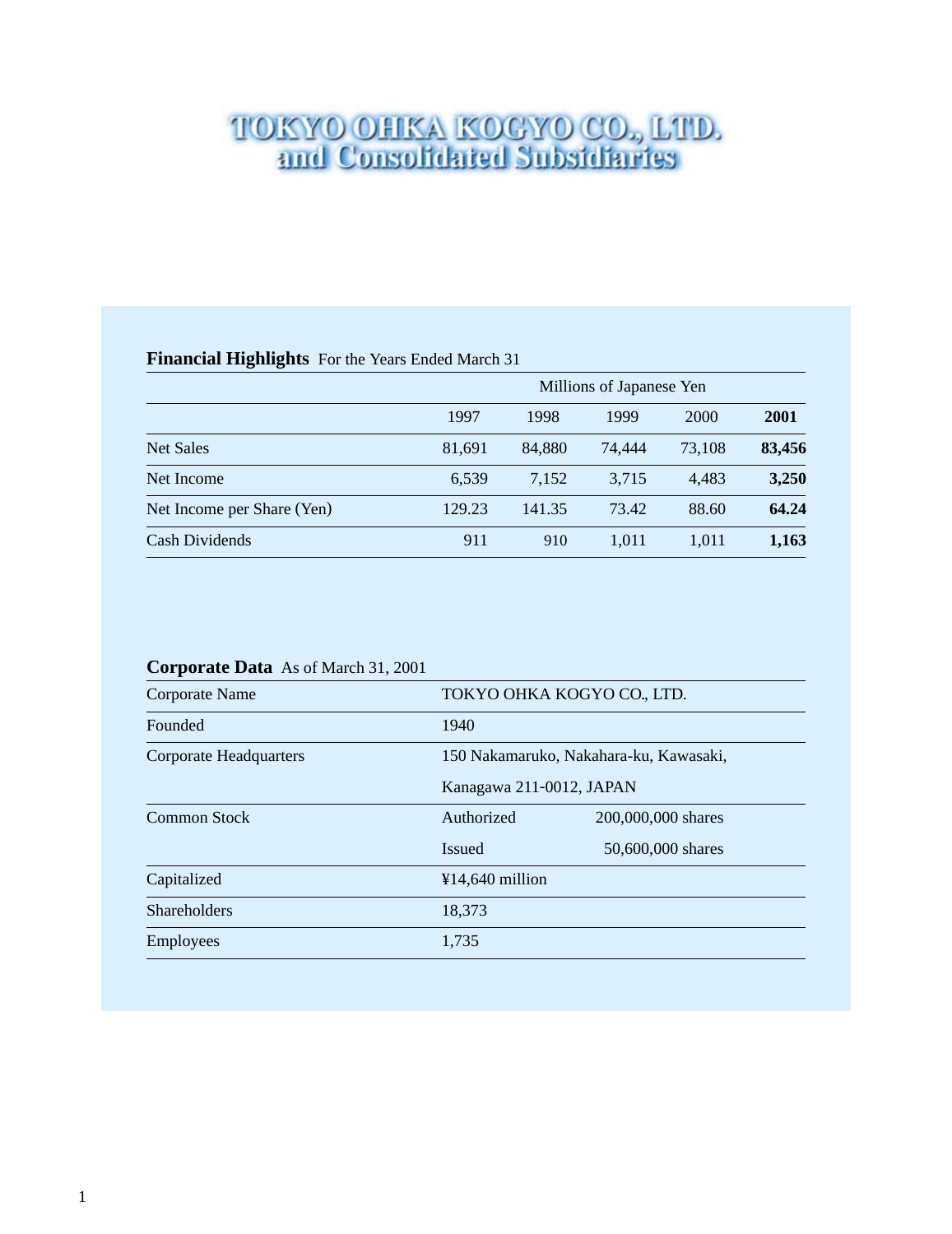#### Financial Review

**TOKYO OHKA KOGYO CO., LTD. and Consolidated Subsidiaries**









**Net Income per Share Shareholders'Equity per Share**





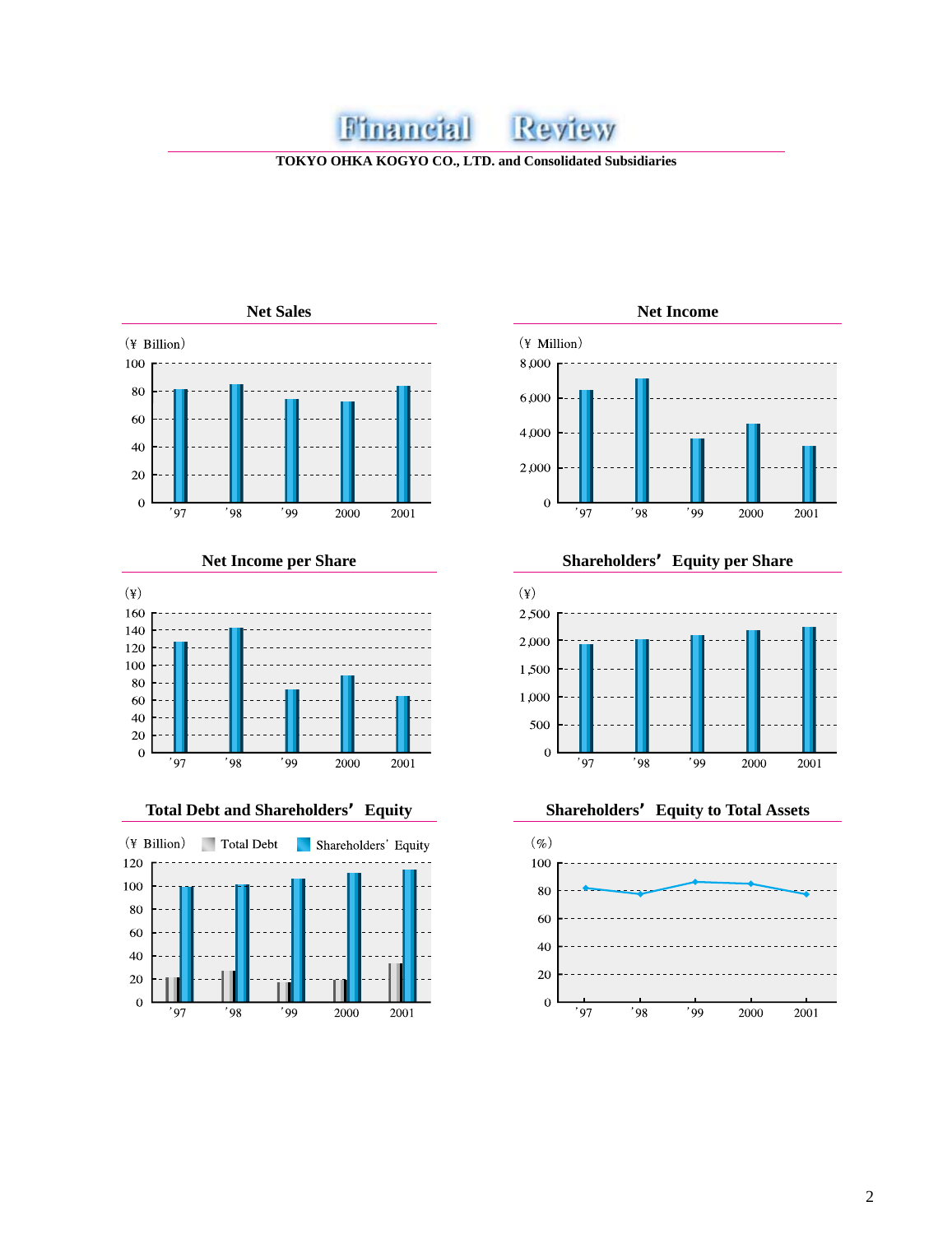## **TOKYO OHKA KOGYO CO., LTD.**<br>and Consolidated Subsidiaries

#### **To our shareholders**

It gives me great pleasure to take this opportunity to report, to our shareholders and friends, the financial results of Tokyo Ohka Kogyo Co., Ltd., and consolidated subsidiaries, for the fiscal year 2001, ended March 31, 2001.

The consolidated net sales for the fiscal year, ended March 31, 2001 were ¥83,456 million, which is an increase of 14.2% over the previous fiscal year. The consolidated ordinary income was ¥10,673 million, which is a 44.9% increase over the previous fiscal year. This increase in the ordinary income is largely due to an increase in sales as well as the overall rationalization of the company. The income before income taxes and minority interests, however, suffered a reduction of 28.7% from the previous fiscal year, ending at ¥5,497 million. The net income for the fiscal term also dropped by 27.5% from the previous year, to ¥3,250 million. The reduction in the aforementioned categories stemmed from the implementation of a retirement benefits accounting system in Japan, which resulted in the change of the accounting standard necessitating an addition to expenses by ¥4,778 million.

Let us now look back at the global economy during the past fiscal year. In the first half of the fiscal year, we witnessed relatively favorable trends in the United States, while signs of recovery were seen in some segments of Japan, due to increases in the facility investments in the private sector, as well as an increase in exports. The Asian and European economies experienced a favorable period as well. In the second half of the fiscal year, however, the economies in Japan and other economic blocs were starting to feel the effects of the sluggish economy of the United States, resulting in a decline in the business and economic climate.

The electronics industry, where a major portion of the demand for our products can be found, has experienced an initial increase in demand for communications and information related equipment and facilities, because of the brisk business stemming from information technology investment. The business environment, however, had become quite unfavorable from the beginning of autumn. This turn of events came about when the personal computer market in the United States slowed down while the cellular telephone markets worldwide showed a sluggish growth rate. This in turn triggered a rapid deterioration of the semiconductor and Liquid Crystal Display (LCD) markets, resulting in the reduced production of semiconductors and LCD devices.

Even under these conditions, the photoresist for excimer lasers continued to show an increase in sales both domestically and overseas. Through generally unfavorable conditions, we made exceptional efforts to increase sales primarily for photoresist for excimer lasers, but also for other electronic materials, as well as semiconductor manufacturing equipment, and manufacturing equipment that accommodates the increased sizes of the LCD panels.

In the area of development, we have accelerated our research and development of cutting-edge materials, such as the next-generation photoresist, inter-layer dielectric materials with a low dielectric constant,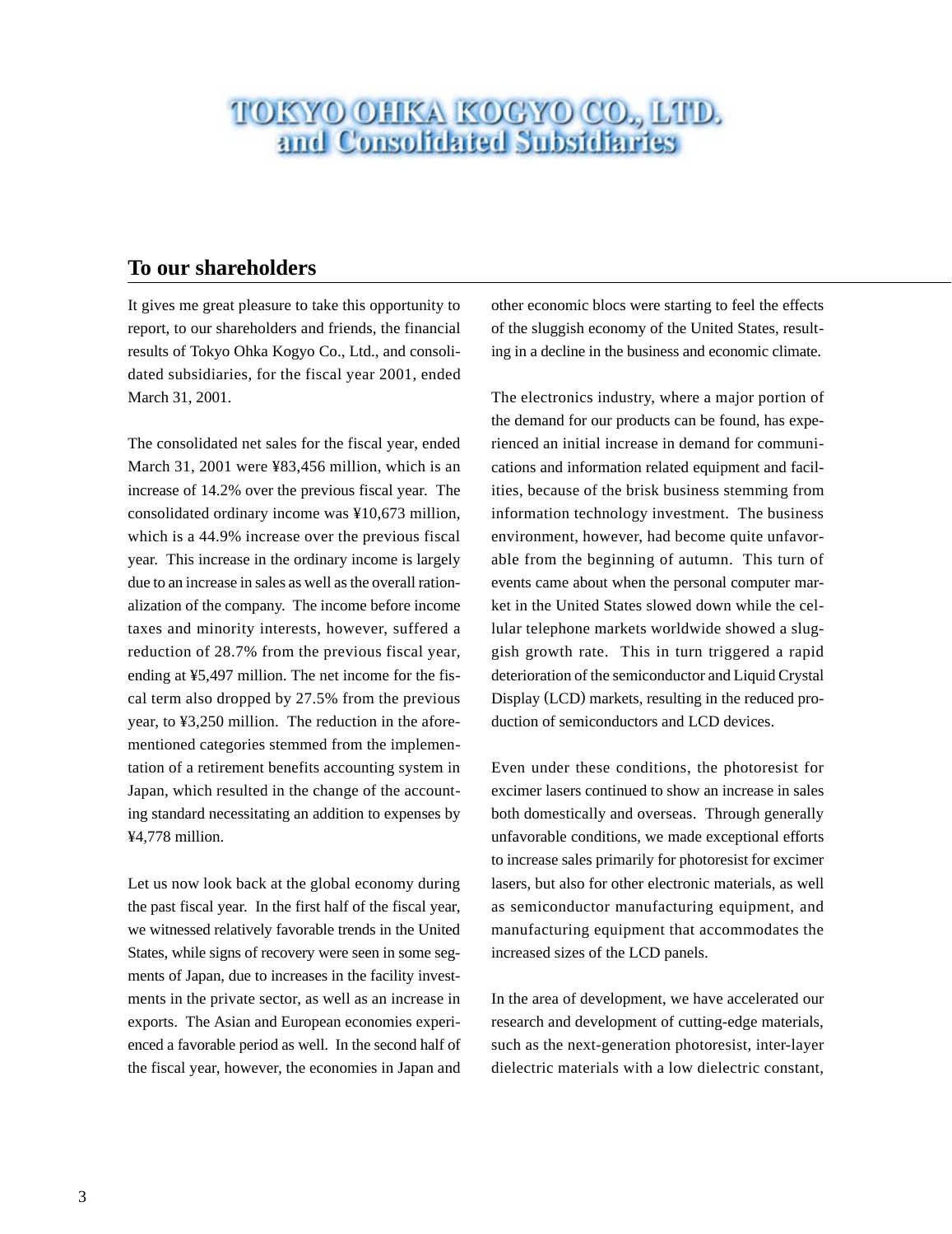and packaging materials for semiconductor packages. We were also aggressively engaged in the development of materials related to LCD, plasma displays and printed circuit boards by applying microfabrication technologies. We have therefore been involved in diversified business developments.

We have also strengthened the production capability, as well as research and development facilities for the development of products with an expected growth in the future. We have proceeded to strengthen the administration of our management, while rationalizing and improving the efficiency of the entire company, in order to respond accurately to the changes of the global market environments. Additional efforts were sought to press even harder for an increase in the sales performance of the company. We believe that all these activities have led to the fiscal results, which have been outlined.

There has been some hope and expectations in Japan that the Government initiated measures will improve the economy. However, the decline in prices has not been stopped. The reduction in consumer spending and the stagnation of the private sector investments in facilities, are continuing. Due to all this, combined with the deceleration of the economic growth in the United States that is affecting the global economy, we believe that a very careful observation is essential, while the economy continues to show unfavorable trends.

Under these circumstances, we at Tokyo Ohka Kogyo, have integrated a joint effort with our subsidiaries, to effectively and efficiently engage in activities based on our corporate policy, laid out in the middle range plan. These activities include "diversified distribution of micro-fabrication technology", "promotion of materials and equipment (M&E)", "enhancement of collaborations with subsidiaries", "intensification of our overseas strategies" and "fortification of the management practices". These are combined with investments in information technology related facilities for the purpose of improving efficiency in the business management. Through all these, we shall be working even harder than before, to make sure that our business performance continues to improve, and establish a firm management organization.



akira 4

*Akira Yokota President*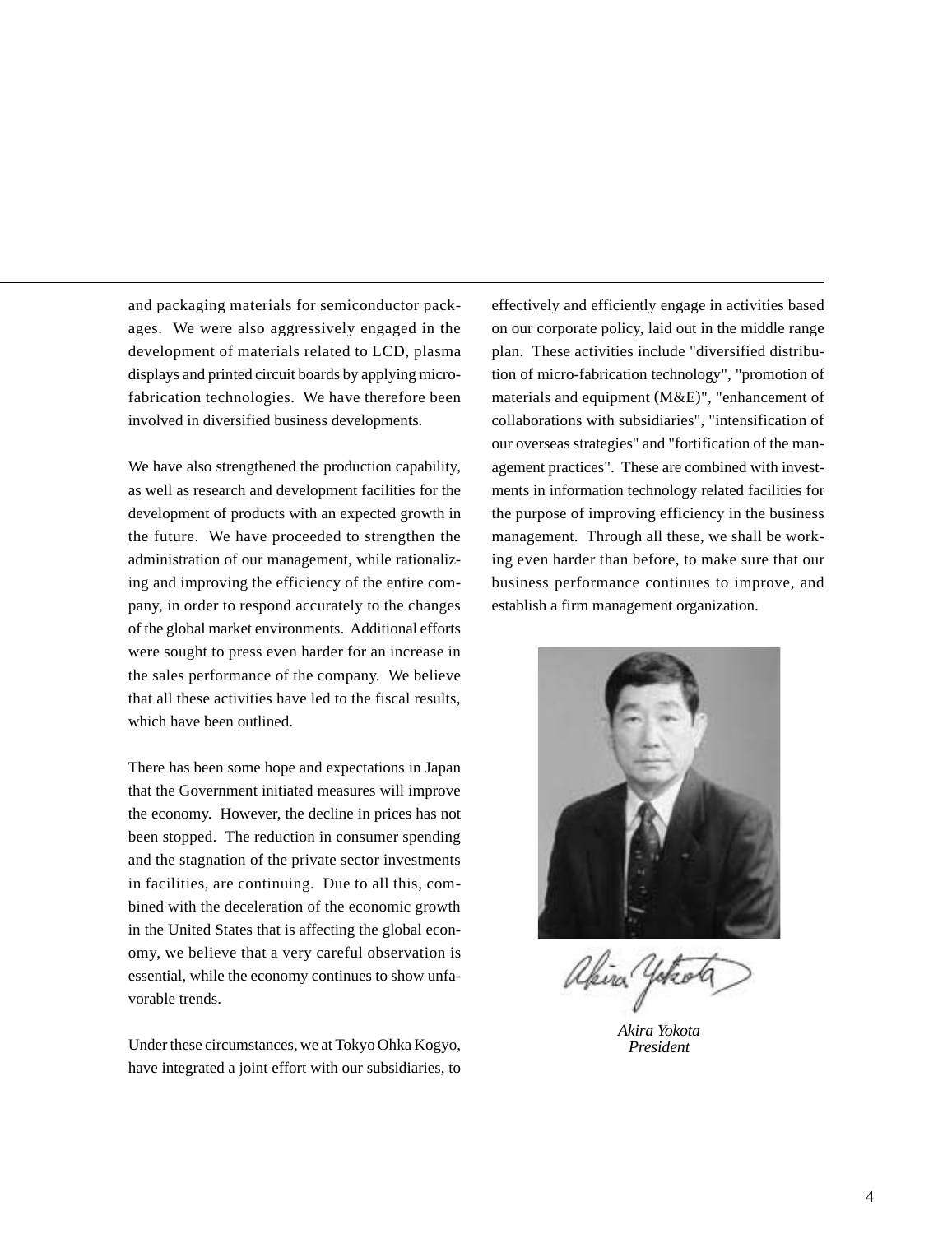#### **Consolidated Balance Sheets**

**Years Ended March 31, 2001 and 2000**

**TOKYO OHKA KOGYO CO., LTD. and Consolidated Subsidiaries**

|                                                                  |             |                 | Thousands of<br>U.S. Dollars |  |  |  |
|------------------------------------------------------------------|-------------|-----------------|------------------------------|--|--|--|
|                                                                  |             | Millions of Yen | (Note 1)                     |  |  |  |
| <b>ASSETS</b>                                                    | 2001        | 2000            | 2001                         |  |  |  |
| <b>CURRENT ASSETS:</b>                                           |             |                 |                              |  |  |  |
|                                                                  | ¥<br>50,971 | 45,510<br>¥     | \$411,060                    |  |  |  |
|                                                                  |             | 47              |                              |  |  |  |
| Receivables:                                                     |             |                 |                              |  |  |  |
|                                                                  | 6,790       | 6,425           | 54,762                       |  |  |  |
|                                                                  | 22,119      | 16,968          | 178,383                      |  |  |  |
|                                                                  | 165         | 844             | 1,332                        |  |  |  |
| Allowance for doubtful receivables                               | (266)       | (116)           | (2,152)                      |  |  |  |
|                                                                  | 18,660      | 14,843          | 150,485                      |  |  |  |
|                                                                  | 1,400       | 568             | 11,291                       |  |  |  |
| Prepaid expenses and other current assets                        | 1,444       | 737             | 11,649                       |  |  |  |
| Total current assets                                             | 101,284     | 85,830          | 816,813                      |  |  |  |
| PROPERTY, PLANT AND EQUIPMENT (Note 5):                          |             |                 |                              |  |  |  |
|                                                                  | 7,114       | 7,034           | 57,372                       |  |  |  |
|                                                                  | 46,267      | 43,430          | 373,123                      |  |  |  |
|                                                                  | 34,330      | 35,131          | 276,860                      |  |  |  |
|                                                                  | 8,853       | 7,815           | 71,395                       |  |  |  |
|                                                                  | 621         | 2,314           | 5,010                        |  |  |  |
| Total                                                            | 97,186      | 95,727          | 783,763                      |  |  |  |
|                                                                  | (60,272)    | (57,702)        | (486,072)                    |  |  |  |
| Net property, plant and equipment                                | 36,913      | 38,024          | 297,691                      |  |  |  |
| <b>INVESTMENTS AND OTHER ASSETS:</b>                             |             |                 |                              |  |  |  |
|                                                                  | 5,305       | 3,189           | 42,786                       |  |  |  |
| Investments in an unconsolidated subsidiary and an affiliate ··· | 7           | 7               | 60                           |  |  |  |
|                                                                  | 114         | 573             | 925                          |  |  |  |
| Accumulated insurance premiums                                   | 533         | 518             | 4,305                        |  |  |  |
|                                                                  | 2,269       | 903             | 18,298                       |  |  |  |
| Foreign currency translation adjustments                         |             | 939             |                              |  |  |  |
| Other assets                                                     | 305         | 403             | 2,465                        |  |  |  |
| Total investments and other assets                               | 8,536       | 6,535           | 68,842                       |  |  |  |
| <b>TOTAL</b>                                                     | ¥ 146,735   | ¥ 130,390       | \$1,183,348                  |  |  |  |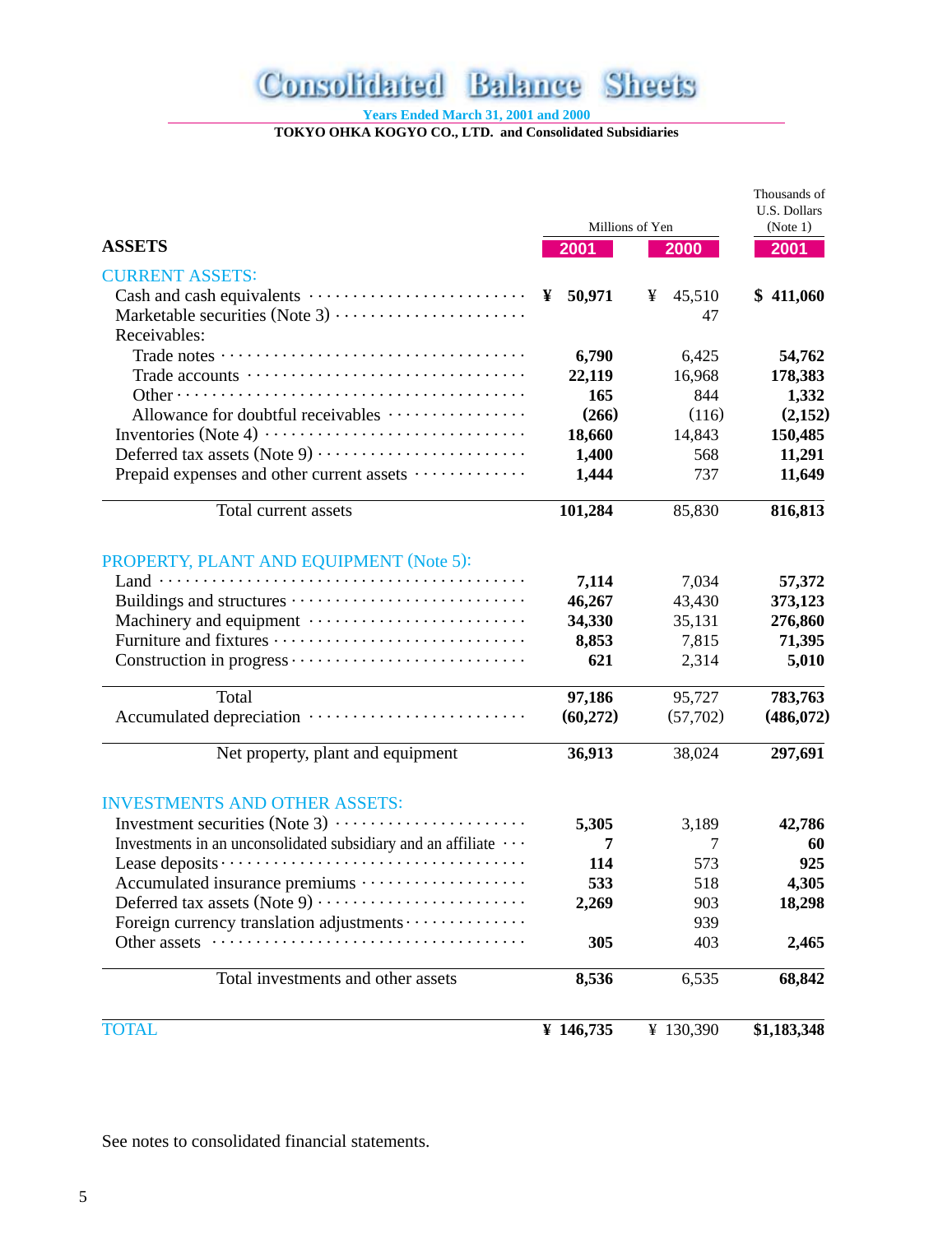|                                                                                                                               |           | Millions of Yen | Thousands of<br><b>U.S. Dollars</b><br>(Note 1) |  |  |
|-------------------------------------------------------------------------------------------------------------------------------|-----------|-----------------|-------------------------------------------------|--|--|
| <b>LIABILITIES AND SHAREHOLDERS' EQUITY</b>                                                                                   | 2001      | 2000            | 2001                                            |  |  |
| <b>CURRENT LIABILITIES:</b>                                                                                                   |           |                 |                                                 |  |  |
| Payables:                                                                                                                     | ¥<br>222  | 178<br>¥        | \$<br>1,796                                     |  |  |
|                                                                                                                               | 5,679     | 3,431           | 45,798                                          |  |  |
|                                                                                                                               | 7,054     | 5,670           | 56,894                                          |  |  |
|                                                                                                                               | 2,499     | 2,644           | 20,157                                          |  |  |
|                                                                                                                               | 3,418     | 1,354           | 27,566                                          |  |  |
|                                                                                                                               | 3,215     | 2,407           | 25,931                                          |  |  |
|                                                                                                                               | 3,962     | 2,185           | 31,959                                          |  |  |
| Deferred tax liabilities (Note 9)                                                                                             | 6         | $\overline{4}$  | 50                                              |  |  |
|                                                                                                                               | 179       | 126             | 1,448                                           |  |  |
| Total current liabilities                                                                                                     | 26,238    | 18,003          | 211,602                                         |  |  |
| <b>LONG-TERM LIABILITIES:</b>                                                                                                 |           |                 |                                                 |  |  |
|                                                                                                                               | 23        | 48              | 191                                             |  |  |
| Liability for employees' retirement benefits (Note 7) $\cdots$<br>Liability for directors' and corporate auditors' retirement | 5,493     | 308             | 44,299                                          |  |  |
|                                                                                                                               | 823       | 747             | 6,639                                           |  |  |
| Deferred tax liabilities (Note 9)                                                                                             | 297       | 165             | 2,398                                           |  |  |
|                                                                                                                               | 130       | 109             | 1,049                                           |  |  |
| Total long-term liabilities                                                                                                   | 6,767     | 1,379           | 54,577                                          |  |  |
| MINORITY INTERESTS                                                                                                            | 249       | 244             | 2,010                                           |  |  |
| <b>SHAREHOLDERS' EQUITY (Note 8):</b>                                                                                         |           |                 |                                                 |  |  |
| Common stock, ¥50 par value - authorized,<br>200,000,000 shares;                                                              |           |                 |                                                 |  |  |
| issued and outstanding, $50,600,000$ shares $\cdots$                                                                          | 14,640    | 14,640          | 118,068                                         |  |  |
| Additional paid-in capital ································                                                                   | 15,207    | 15,207          | 122,644                                         |  |  |
| Retained earnings ·                                                                                                           | 82,918    | 80,913          | 668,696                                         |  |  |
| Unrealized gain on available-for-sale securities                                                                              | 1,167     |                 | 9,418                                           |  |  |
| Foreign currency translation adjustments                                                                                      | (454)     |                 | (3,668)                                         |  |  |
| Total shareholders' equity                                                                                                    | 113,479   | 110,762         | 915,158                                         |  |  |
| <b>TOTAL</b>                                                                                                                  | ¥ 146,735 | ¥ 130,390       | \$1,183,348                                     |  |  |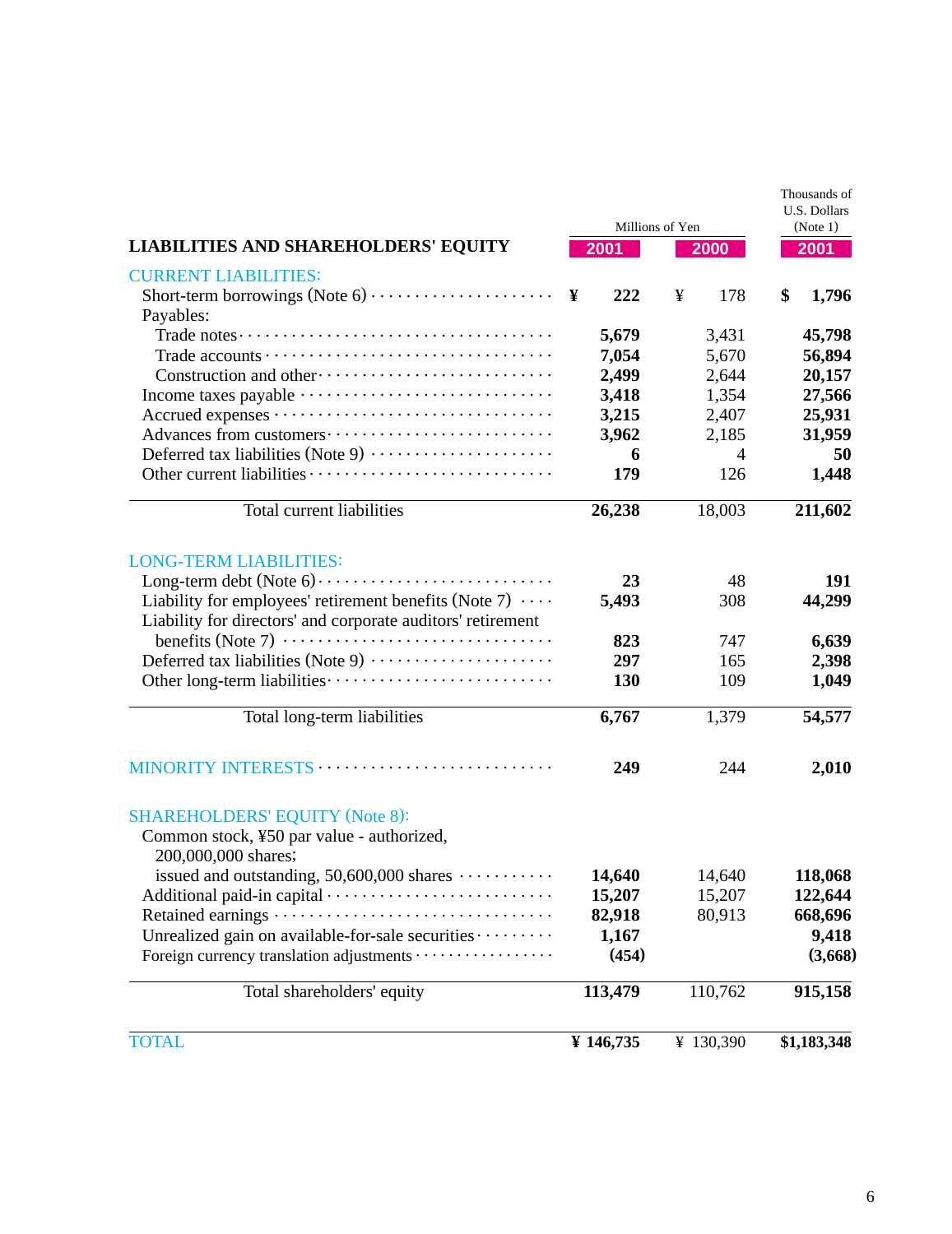## **Consolidated Statements of Income**

**Years Ended March 31, 2001 and 2000**

**TOKYO OHKA KOGYO CO., LTD. and Consolidated Subsidiaries**

|                                                              |   |                 |     |        | Thousands of<br><b>U.S. Dollars</b> |
|--------------------------------------------------------------|---|-----------------|-----|--------|-------------------------------------|
|                                                              |   | Millions of Yen |     |        | (Note 1)                            |
|                                                              |   | 2001            |     | 2000   | 2001                                |
|                                                              | ¥ | 83,456          | ¥   | 73,108 | \$673,032                           |
|                                                              |   | 55,544          |     | 49,592 | 447,936                             |
| <b>Gross profit</b>                                          |   | 27,911          |     | 23,516 | 225,095                             |
| SELLING, GENERAL AND ADMINISTRATIVE EXPENSES                 |   | 18,613          |     | 16,400 | 150,111                             |
| <b>Operating income</b>                                      |   | 9,298           |     | 7,115  | 74,984                              |
| <b>OTHER INCOME (EXPENSES):</b>                              |   |                 |     |        |                                     |
|                                                              |   | 180             |     | 132    | 1,458                               |
|                                                              |   | (26)            |     | (33)   | (217)                               |
| Valuation loss on marketable and investment securities · · · |   |                 |     | (13)   |                                     |
| Foreign currency transaction gain (loss) - net               |   | 415             |     | (281)  | 3,348                               |
| Loss on sales and disposals of property,                     |   | 540             |     | 591    | 4,360                               |
| plant and equipment - net ·······························    |   | (337)           |     | (84)   | (2,719)                             |
|                                                              |   |                 |     | 412    |                                     |
|                                                              |   | (37)            |     | (77)   | (303)                               |
|                                                              |   |                 |     |        |                                     |
| Charge for full amount of transitional obligation            |   |                 |     |        |                                     |
| for employees' retirement benefits                           |   | (4,778)         |     |        | (38, 540)                           |
|                                                              |   | 243             |     | (51)   | 1,965                               |
| Other income (expenses) - net                                |   | (3,800)         |     | 595    | (30,648)                            |
| <b>INCOME BEFORE INCOME TAXES</b>                            |   |                 |     |        |                                     |
| AND MINORITY INTERESTS                                       |   | 5,497           |     | 7,710  | 44,335                              |
| <b>INCOME TAXES</b> (Note 9):                                |   |                 |     |        |                                     |
|                                                              |   | 5,150           |     | 3,124  | 41,538                              |
|                                                              |   | (2,912)         |     | 103    | (23, 488)                           |
| Total income taxes                                           |   | 2,238           |     | 3,228  | 18,050                              |
| MINORITY INTERESTS                                           |   | (8)             |     |        | (69)                                |
| <b>NET INCOME</b>                                            | ¥ | 3,250           | ¥   | 4,483  | \$<br>26,215                        |
| PER SHARE OF COMMON STOCK (Note 2.m):                        |   |                 | Yen |        | <b>U.S.Dollars</b>                  |
| Net income · ·                                               | ¥ | 64.24           | ¥   | 88.60  | \$<br>0.51                          |
| Cash dividends applicable to the year                        |   | 20.00           |     | 23.00  | 0.16                                |
|                                                              |   |                 |     |        |                                     |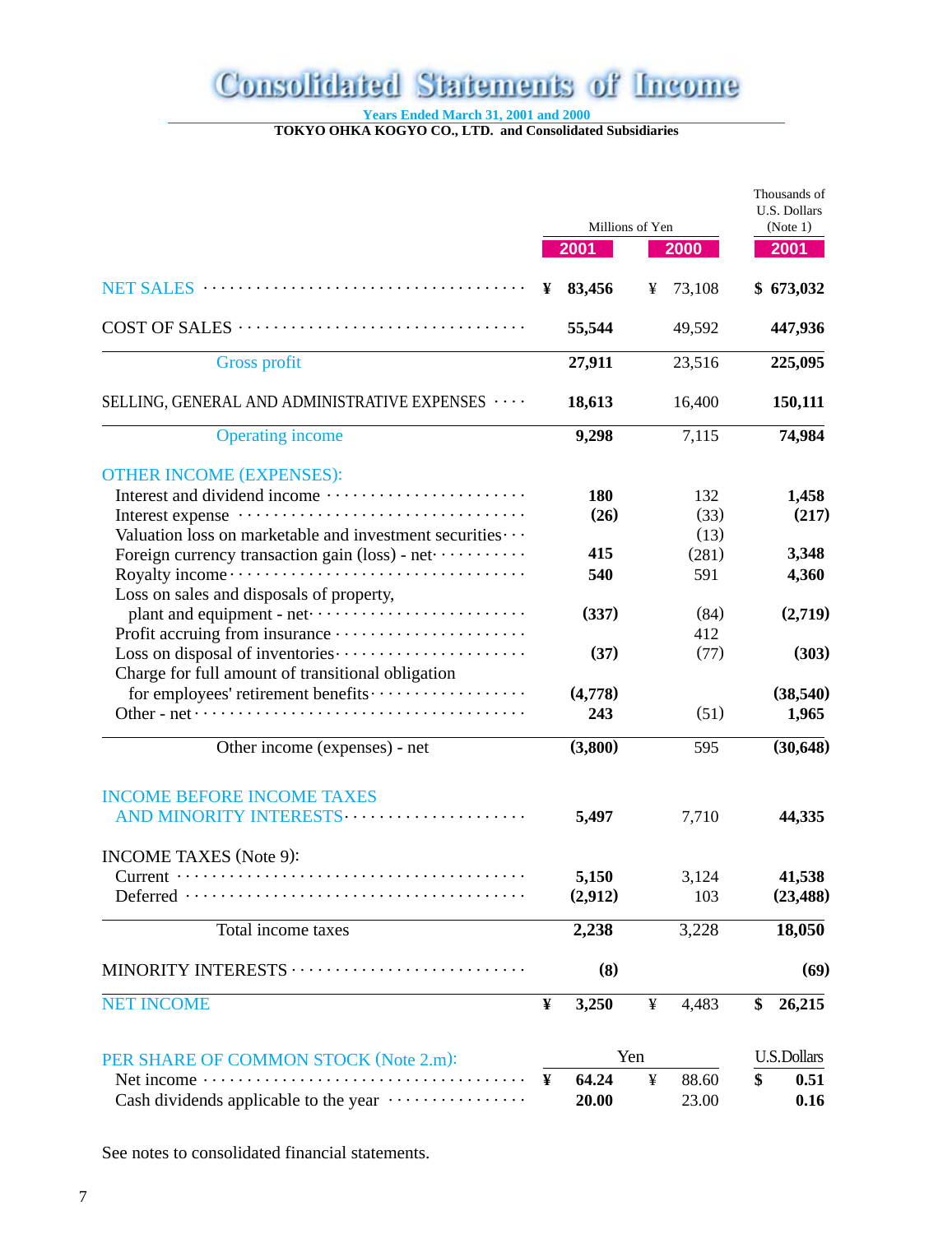## Consolidated Statements of Shareholders' Equity

**Years Ended March 31, 2001 and 2000**

**TOKYO OHKA KOGYO CO., LTD. and Consolidated Subsidiaries**

|                                                                                                                                                                                   | Thousands                                                    | Millions of Yen |                                  |                                                           |                                                   |                                                         |  |  |
|-----------------------------------------------------------------------------------------------------------------------------------------------------------------------------------|--------------------------------------------------------------|-----------------|----------------------------------|-----------------------------------------------------------|---------------------------------------------------|---------------------------------------------------------|--|--|
|                                                                                                                                                                                   | Outstanding<br>Number of<br>Shares of<br><b>Common Stock</b> | Common<br>Stock | Additional<br>Paid-in<br>Capital | Unrealized<br>Gain on<br>Available-for-sale<br>Securities | Foreign<br>Currency<br>Translation<br>Adjustments | Retained<br>Earnings                                    |  |  |
| BALANCE, APRIL 1, $1999$                                                                                                                                                          | 50,600                                                       |                 | ¥ 14,640 ¥ 15,207                |                                                           |                                                   | ¥ $75,978$                                              |  |  |
| Cumulative effect of deferred income taxes<br>to the beginning retained earnings $\cdots$<br>Net income $\dots \dots \dots \dots \dots \dots \dots \dots$<br>Cash dividends paid: |                                                              |                 |                                  |                                                           |                                                   | 1,545<br>4,483                                          |  |  |
| Final for prior year, ¥10.0 per share $\cdots$<br>Interim for current year, ¥10.0 per share $\cdot \cdot$                                                                         |                                                              |                 |                                  |                                                           |                                                   | (505)<br>(505)                                          |  |  |
| Bonuses to directors and<br>corporate auditors                                                                                                                                    |                                                              |                 |                                  |                                                           |                                                   | (82)                                                    |  |  |
| BALANCE, MARCH 31, 2000                                                                                                                                                           | 50,600                                                       |                 | ¥ 14,640 ¥ 15,207                |                                                           |                                                   | ¥ $80,913$                                              |  |  |
| Net income<br>Cash dividends paid:                                                                                                                                                |                                                              |                 |                                  |                                                           |                                                   | 3,250                                                   |  |  |
| Final for prior year, ¥13.0 per share $\cdots$                                                                                                                                    |                                                              |                 |                                  |                                                           |                                                   | (657)                                                   |  |  |
| Interim for current year, ¥10.0 per share $\cdot \cdot$<br>Bonuses to directors and                                                                                               |                                                              |                 |                                  |                                                           |                                                   | (505)                                                   |  |  |
| corporate auditors                                                                                                                                                                |                                                              |                 |                                  |                                                           |                                                   | (82)                                                    |  |  |
|                                                                                                                                                                                   |                                                              |                 |                                  |                                                           |                                                   | $\ell$ $\ell$ $\sim$ $\ell$ $\sim$ $\ell$ $\sim$ $\ell$ |  |  |

BALANCE, MARCH 31, 2001 .......... **50,600 ¥ 14,640 ¥ 15,207 ¥ 1,167 ¥ (454) ¥ 82,918**

|                                                                                       | Thousands of U.S. Dollars (Note 1) |                                                       |                                                                  |                                                   |                      |  |  |  |
|---------------------------------------------------------------------------------------|------------------------------------|-------------------------------------------------------|------------------------------------------------------------------|---------------------------------------------------|----------------------|--|--|--|
|                                                                                       | Common<br><b>Stock</b>             | Additional<br>Paid-in<br>Capital                      | Unrealized<br>Gain on<br>Available-for-sale<br><b>Securities</b> | Foreign<br>Currency<br>Translation<br>Adjustments | Retained<br>Earnings |  |  |  |
| BALANCE, MARCH 31, 2000 $\cdots$                                                      |                                    | \$118,068 \$122,644                                   |                                                                  |                                                   | \$652,530            |  |  |  |
|                                                                                       |                                    |                                                       |                                                                  |                                                   | 26,215               |  |  |  |
| Cash dividends paid:<br>Final for prior year, \$0.10 per share $\cdots \cdots \cdots$ |                                    |                                                       |                                                                  |                                                   | (5,304)              |  |  |  |
| Interim for current year, \$0.08 per share $\dots \dots$                              |                                    |                                                       |                                                                  |                                                   | (4,080)              |  |  |  |
| Bonuses to directors and corporate auditors $\cdots \cdots$                           |                                    |                                                       |                                                                  |                                                   | (663)                |  |  |  |
|                                                                                       |                                    | د من مدت 4 \مدت م/ له منه ما له مه ما مونه مدت له مدت |                                                                  |                                                   |                      |  |  |  |

BALANCE, MARCH 31, 2001 ................. **\$118,068 \$122,644 \$ 9,418 \$ (3,668) \$668,696**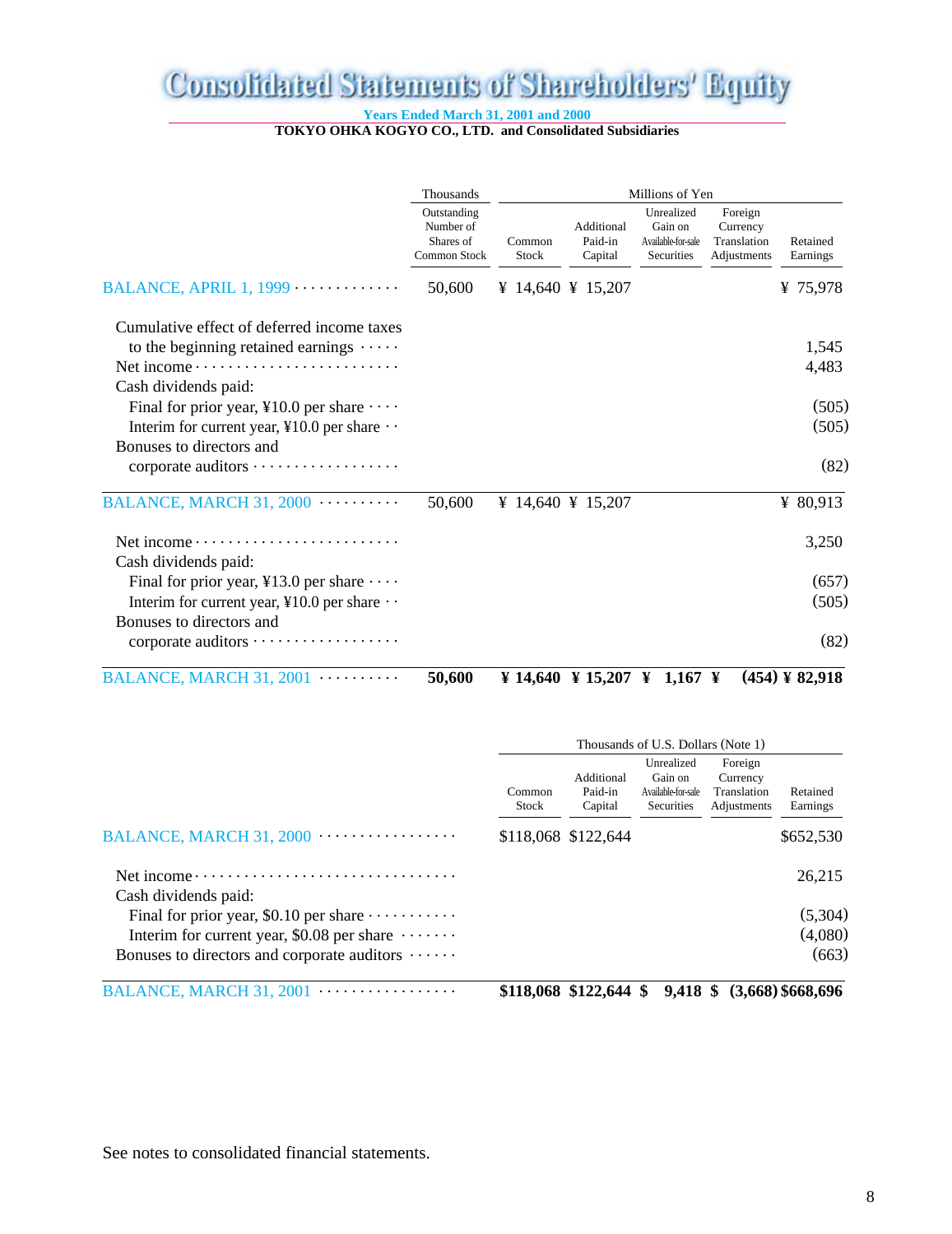### Consolidated Statements of Cash Flows

**Years Ended March 31, 2001 and 2000**

**TOKYO OHKA KOGYO CO., LTD. and Consolidated Subsidiaries**

|                                                                                                               |   | Millions of Yen |   |         | Thousands of<br>U.S. Dollars<br>(Note 1) |           |
|---------------------------------------------------------------------------------------------------------------|---|-----------------|---|---------|------------------------------------------|-----------|
| <b>OPERATING ACTIVITIES:</b>                                                                                  |   | 2001            |   | 2000    |                                          | 2001      |
| Income before income taxes and minority interests                                                             | ¥ | 5,497           | ¥ | 7,710   | \$                                       | 44,335    |
| Adjustments for:                                                                                              |   |                 |   |         |                                          |           |
|                                                                                                               |   | (3,094)         |   | (3,500) |                                          | (24,956)  |
|                                                                                                               |   | 4,809           |   | 5,327   |                                          | 38,787    |
|                                                                                                               |   | 159             |   | (69)    |                                          | 1,289     |
|                                                                                                               |   | 5,258           |   | 94      |                                          | 42,410    |
| Foreign currency transaction gain - net                                                                       |   |                 |   | (14)    |                                          |           |
| Loss on sales and disposals of property,                                                                      |   |                 |   |         |                                          |           |
|                                                                                                               |   | 337             |   | 84      |                                          | 2,719     |
|                                                                                                               |   | (82)            |   | (82)    |                                          | (663)     |
| Changes in assets and liabilities:                                                                            |   |                 |   |         |                                          |           |
| Increase in trade notes and accounts receivables                                                              |   | (5,393)         |   | (1,140) |                                          | (43, 494) |
|                                                                                                               |   | (3,621)         |   | (1,245) |                                          | (29,201)  |
| Increase in trade notes and accounts payables                                                                 |   | 3,607           |   | 1,061   |                                          | 29,091    |
|                                                                                                               |   | 1,777           |   | 1,855   |                                          | 14,332    |
|                                                                                                               |   | 1,336           |   | (174)   |                                          | 10,778    |
| Net cash provided by operating activities                                                                     |   | 10,593          |   | 9,906   |                                          | 85,428    |
| <b>INVESTING ACTIVITIES:</b>                                                                                  |   |                 |   |         |                                          |           |
|                                                                                                               |   | (574)           |   | (331)   |                                          | (4,629)   |
| Purchases of property, plant and equipment                                                                    |   | (3,785)         |   | (2,424) |                                          | (30,528)  |
|                                                                                                               |   | 329             |   | (55)    |                                          | 2,658     |
| Net cash used in investing activities                                                                         |   | (4,029)         |   | (2,812) |                                          | (32, 499) |
| <b>FINANCING ACTIVITIES:</b>                                                                                  |   |                 |   |         |                                          |           |
|                                                                                                               |   | 37              |   | 112     |                                          | 304       |
|                                                                                                               |   | (27)            |   | (27)    |                                          | (223)     |
| Issuance of common stock to minority shareholder                                                              |   | 30              |   | 29      |                                          | 248       |
|                                                                                                               |   | (1,160)         |   | (1,012) |                                          | (9,361)   |
| Other - net $\dots \dots \dots \dots \dots \dots \dots \dots \dots \dots \dots \dots \dots \dots \dots \dots$ |   | (24)            |   |         |                                          | (196)     |
|                                                                                                               |   |                 |   |         |                                          |           |
| Net cash used in financing activities                                                                         |   | (1,144)         |   | (898)   |                                          | (9,228)   |
| <b>FOREIGN CURRENCY TRANSLATION ADJUSTMENTS</b>                                                               |   |                 |   |         |                                          |           |
| ON CASH AND CASH EQUIVALENTS                                                                                  |   | 41              |   | (32)    |                                          | 337       |
| INCREASE IN CASH AND CASH EQUIVALENTS                                                                         |   | 5,460           |   | 6,162   |                                          | 44,037    |
| CASH AND CASH EQUIVALENTS, BEGINNING OF YEAR                                                                  |   | 45,510          |   | 39,347  |                                          | 367,022   |
| CASH AND CASH EQUIVALENTS, END OF YEAR                                                                        | ¥ | 50,971          | ¥ | 45,510  |                                          | \$411,060 |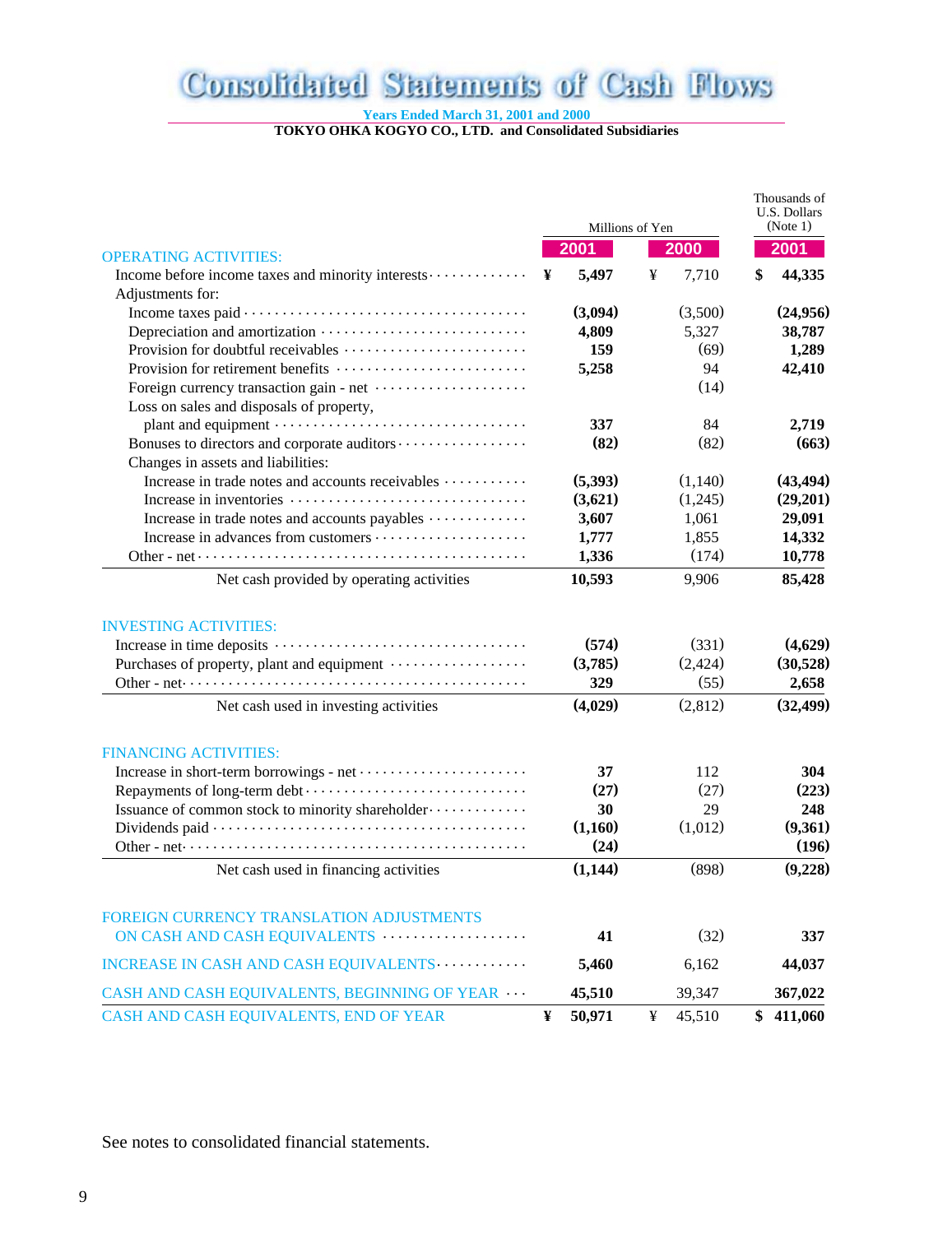### Notes to Consolidated Financial Statements

**Years Ended March 31, 2001 and 2000**

**TOKYO OHKA KOGYO CO., LTD. and Consolidated Subsidiaries**

#### **1. BASIS OF PRESENTING CONSOLIDATED FINANCIAL STATEMENTS**

The accompanying consolidated financial statements have been prepared in accordance with the provisions set forth in the Japanese Securities and Exchange Law and its related accounting regulations, and in conformity with accounting principles generally accepted in Japan, which are different in certain respects as to application and disclosure requirements of International Accounting Standards. The consolidated financial statements are not intended to present the financial position, results of operations and cash flows in accordance with accounting principles and practices generally accepted in countries and jurisdictions other than Japan.

In preparing these consolidated financial statements, certain reclassifications and rearrangements have been made to the consolidated financial statements issued domestically in order to present them in a form which is more familiar to readers outside Japan. In accordance with accounting procedures generally accepted in Japan, certain comparative disclosures are not required to be but are presented herein as additional information.

The consolidated financial statements are stated in Japanese yen, the currency of the country in which TOKYO OHKA KOGYO CO., LTD. (the "Company") is incorporated and operates. The translations of Japanese yen amounts into U.S. dollar amounts are included solely for the convenience of readers outside Japan and have been made at the rate of ¥124 to \$1, the approximate rate of exchange at March 31, 2001. Such translations should not be construed as representations that the Japanese yen amounts could be converted into U.S. dollars at that or any other rate.

Amounts of less than one million yen have been rounded off. As a result, the totals shown in the accompanying consolidated financial statements (both in yen and U.S. dollars) do not necessarily agree with the sum of the individual amounts.

#### **2. SUMMARY OF SIGNIFICANT ACCOUNTING POLICIES**

**a. Consolidation -** The consolidated financial statements include the accounts of the Company and all of its significant subsidiaries (together, the "Group").

Investments in an unconsolidated subsidiary and an affiliate are stated at cost. If the equity method of accounting had been applied to the investments in these companies, the effect on the consolidated financial statements would not be material.

The excess of the cost of the Company's investments in consolidated subsidiaries, over the underlying equity at the respective dates of acquisition, is being amortized over a period of five years.

All significant intercompany balances and transactions have been eliminated in consolidation. All material unrealized profit included in assets resulting from transactions within the Group is eliminated.

- **b. Cash and Cash Equivalents -** Cash equivalents are short-term investments that are readily convertible into cash and that are exposed to insignificant risk of changes in value. Cash equivalents include time deposits which mature within three months of the date of acquisition.
- **c. Inventories** Merchandise, work in process and raw materials and supplies are stated at cost determined by the first-in, first-out method. Finished products are stated at average cost. Inventories of semiconductor manufacturing equipment are stated at cost determined by the individual identification method, which are included in raw materials, work in process and finished products.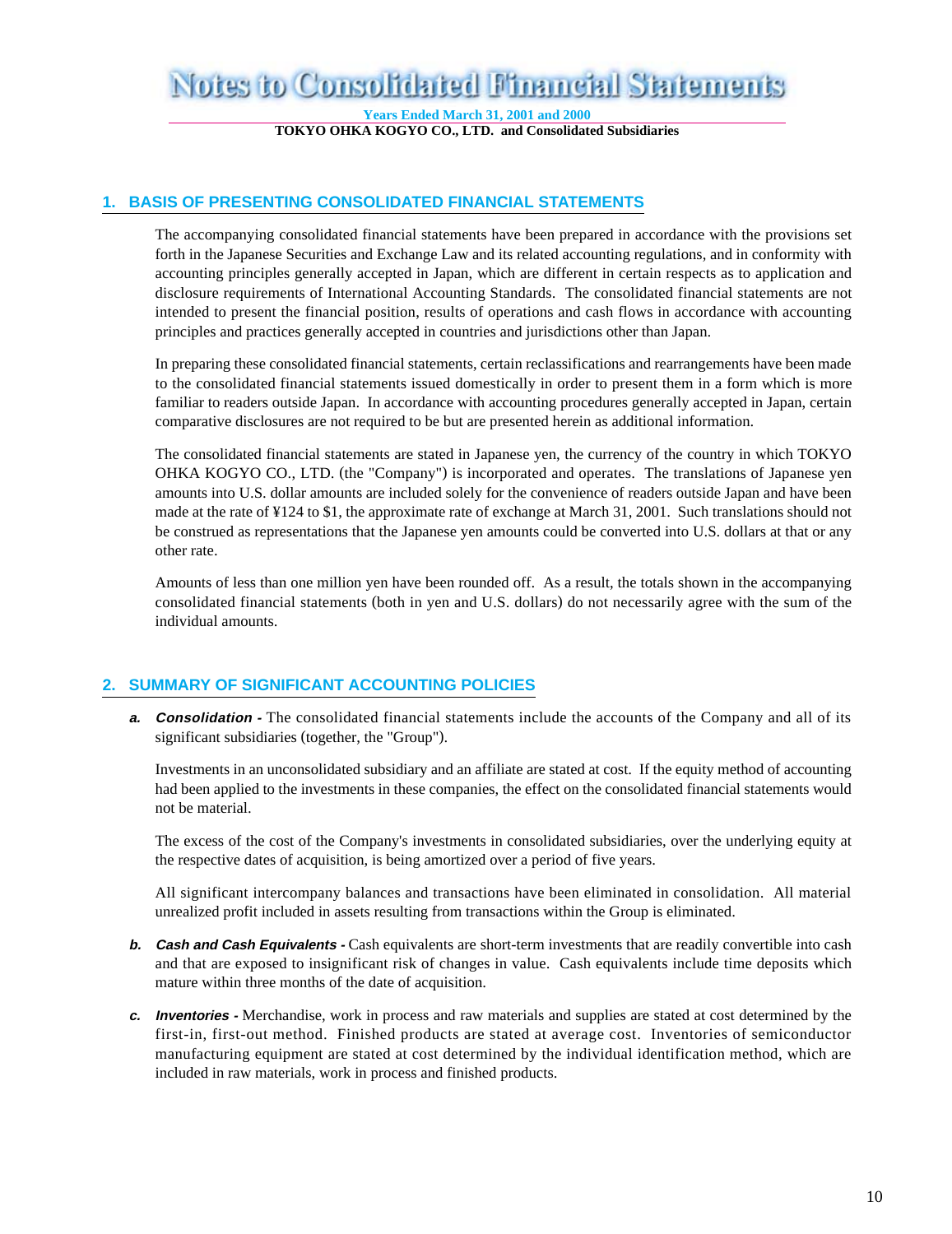**d. Marketable and Investment Securities -** Prior to April 1, 2000, current and non-current marketable securities listed on stock exchanges were stated at the lower of cost, determined by the moving-average method, or market. Effective April 1, 2000, the Group adopted a new accounting standard for financial instruments. Under this standard, securities whose fair values are readily determinable are classified as available-for-sale securities and are reported at fair value, with unrealized gains and losses, net of applicable taxes, reported in a separate component of shareholders' equity. The cost of securities sold is determined based on the moving-average method. The effect of this change was to increase income before income taxes by ¥158 million (\$1,277 thousand) for the year ended March 31, 2001.

Non-marketable available-for-sale securities are stated at cost determined by the moving-average method. For other than temporary declines in net realizable value, non-marketable available-for-sale securities are reduced to net realizable value by a charge to income.

- **e. Property, Plant and Equipment** Property, plant and equipment are stated at cost. Depreciation is computed by the declining-balance method over the estimated useful lives of the assets for the Company and its domestic consolidated subsidiaries, while the straight-line method is applied to buildings of the Company acquired after April 1, 1998 and to the foreign consolidated subsidiaries. The range of useful lives is principally from 3 to 50 years for buildings and structures, and from 3 to 8 years for machinery and equipment, and for furniture and fixtures.
- **f. Employees' Retirement Benefits** The Company has a contributory funded pension plan covering substantially all of its employees. Prior to April 1, 2000, amounts contributed to the plan were charged to income when paid. In addition, the Group has an unfunded retirement benefit plan for certain employees. Prior to April 1, 2000, the annual provisions for the plan are calculated to state the liability at the amount which would be required if all of them retired at the balance sheet date.

Effective April 1, 2000, the Company and domestic consolidated subsidiaries adopted a new accounting standard for employees' retirement benefits and accounted for the liability for retirement benefits based on projected benefit obligations and plan assets at the balance sheet date. The transitional obligation of ¥4,778 million (\$38,540 thousand), determined as of the beginning of year, is charged to income and presented as other expense in the statements of income. As a result, net periodic benefit costs, as compared with the prior method, increased by ¥5,156 million (\$41,585 thousand) and income before income taxes and minority interests decreased by ¥5,113 million (\$41,234 thousand).

The annual provisions for retirement benefits for directors and corporate auditors are calculated to state the liability at the amount that would be required if all of them retired at each balance sheet date.

- **g. Leases** Leases are mainly accounted for as operating leases. Under Japanese accounting standards for leases, finance leases that deem to transfer ownership of the leased property to the lessee are to be capitalized, while other finance leases are permitted to be accounted for as operating lease transactions if certain "as if capitalized" information is disclosed in the notes to the lessee's financial statements.
- **h. Income Taxes** The provision for income taxes is computed based on the pretax income included in the consolidated statements of income. The asset and liability approach is used to recognize deferred tax assets and liabilities for the expected future tax consequences of temporary differences between the carrying amounts and the tax bases of assets and liabilities. Deferred taxes are measured by applying currently enacted tax laws to the temporary differences.
- *i.* **Appropriations of Retained Earnings -** Appropriations of retained earnings at each year end are reflected in the financial statements for the following year upon shareholders' approval.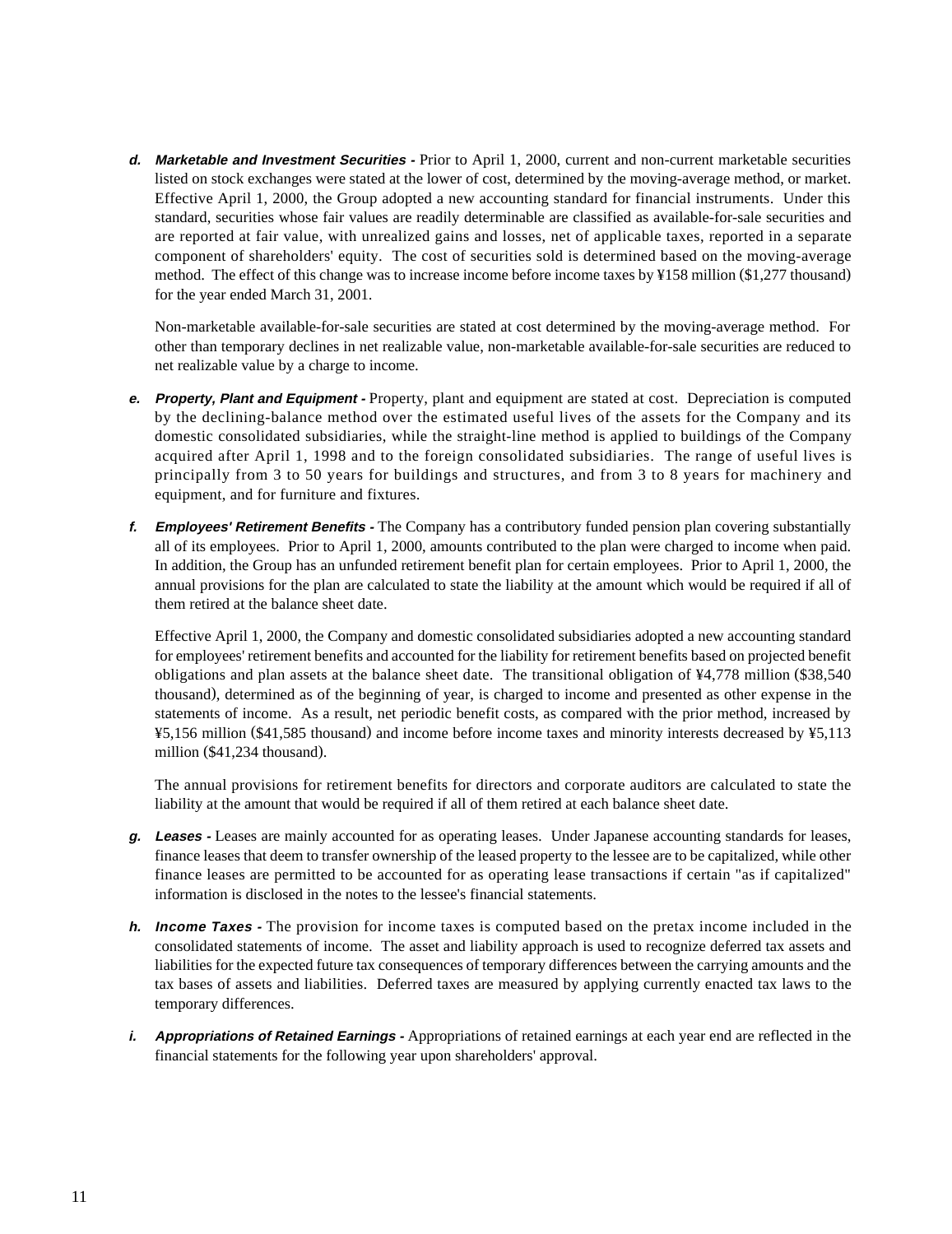**j. Foreign Currency Transactions -** Prior to April 1, 2000, short-term receivables and payables denominated in foreign currencies were translated into Japanese yen at the current exchange rates at each balance sheet date, while long-term receivables and payables denominated in foreign currencies were translated at historical rates.

Effective April 1, 2000, the Group adopted a revised accounting standard for foreign currency transactions. Under the revised standard, all short-term and long-term monetary receivables and payables denominated in foreign currencies are translated into Japanese yen at the current exchange rate at the balance sheet date. The foreign currency translation gains and losses are recognized in the statements of income to the extent that they are not hedged by foreign currency forward contracts.

**k. Foreign Currency Financial Statements -** The balance sheet accounts of the consolidated foreign subsidiaries are translated into Japanese yen at the current exchange rate as of the balance sheet date except for shareholders' equity, which is translated at the historical rate.

Prior to April 1, 2000, differences arising from such translation were shown as "Foreign currency translation adjustments" as either all asset or liability in the balance sheet. Effective April 1, 2000, such differences are shown as "Foreign currency translation adjustments" in a separate component of shareholders' equity under the revised accounting standard for foreign currency transactions.

Revenue and expense accounts of the consolidated foreign subsidiaries are translated into Japanese yen at the current exchange rate.

**l. Derivative Financial Instruments -** The Company uses the derivative financial instrument to manage its exposures to the fluctuation in foreign exchange. Foreign currency forward contracts are utilized by the Company to hedge foreign currency exchange risk. The Company does not enter into the derivative for trading or speculative purposes.

Effective April 1, 2000, the Company adopted a new accounting standard for derivative financial instruments and a revised accounting standard for foreign currency transactions. Under these standards, trade receivables denominated in foreign currencies are translated at the contracted rates if the forward contracts qualify for hedge accounting.

The adoption of the new accounting standard for derivative financial instruments and the revised accounting standard for foreign currency transactions did not have a material effect on the Group's consolidated financial statements.

**m. Per Share Information -** The computation of net income per share is based on the weighted average number of shares of common stock outstanding during each year. The weighted average number of common shares used in the computation was 50,599,932 shares for 2001 and 50,599,919 shares for 2000.

Cash dividends per share presented in the accompanying consolidated statements of income are dividends applicable to the respective years including dividends to be paid after the end of the year.

#### **3. MARKETABLE AND INVESTMENT SECURITIES**

Marketable and investment securities as of March 31, 2001 and 2000, consisted of equity securities.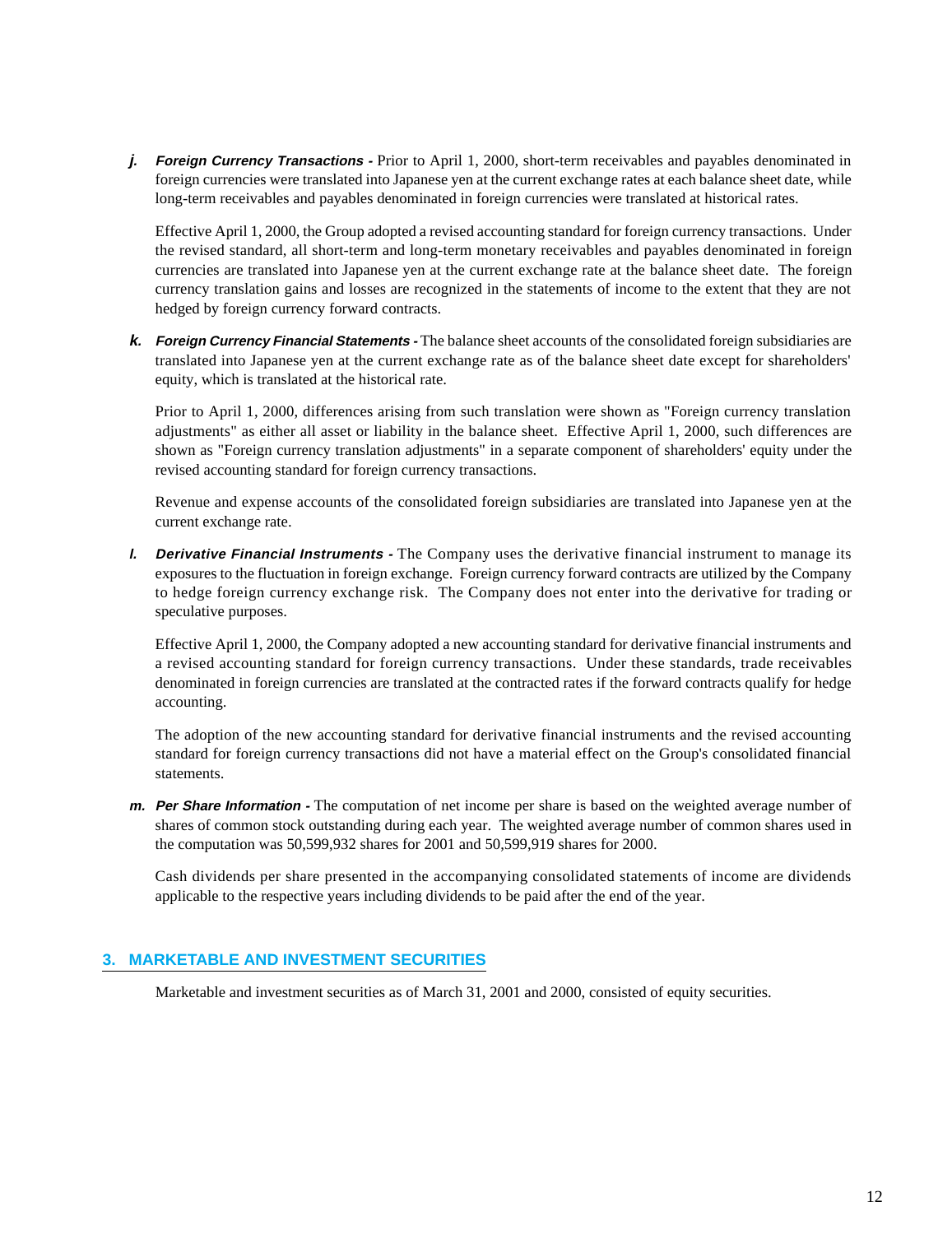|                                                                          |        |                     | Millions of Yen           | 2001                 |                      |               |               |
|--------------------------------------------------------------------------|--------|---------------------|---------------------------|----------------------|----------------------|---------------|---------------|
| Securities classified as -                                               | Cost   | Unrealized<br>Gains |                           | Unrealized<br>Losses |                      | Fair<br>Value |               |
| Available-for-sale - equity securities $\cdots \cdots$ ¥                 | 2,621  | ¥                   | 2,158                     | $\mathbf{\Psi}$      | 159                  | ¥             | 4,620         |
|                                                                          |        |                     | Thousands of U.S. Dollars |                      |                      |               |               |
|                                                                          |        |                     |                           | 2001                 |                      |               |               |
|                                                                          | Cost   |                     | Unrealized<br>Gains       |                      | Unrealized<br>Losses |               | Fair<br>Value |
| Securities classified as -<br>Available-for-sale - equity securities  \$ | 21,140 | -S                  | 17.410                    | -S                   | 1,285                | S             | 37,265        |

The costs and aggregate fair values of marketable and investment securities at March 31, 2001, were as follows:

The difference between the above fair values and the amounts shown in the accompanying consolidated balance sheets consists of non-marketable securities whose fair values are not readily determinable.

#### **4. INVENTORIES**

Inventories at March 31, 2001 and 2000, consisted of the following:

|                                                                                   |   | Millions of Yen | Thousands of<br>U.S. Dollars |             |  |           |
|-----------------------------------------------------------------------------------|---|-----------------|------------------------------|-------------|--|-----------|
|                                                                                   |   | -2001           |                              | <b>2000</b> |  | 2001      |
| Merchandise $\dots \dots \dots \dots \dots \dots \dots \dots \dots \dots \dots \$ |   | 1.615           | ¥                            | 1.016       |  | 13,025    |
|                                                                                   |   | 9.630           |                              | 6.149       |  | 77,665    |
|                                                                                   |   | 3.641           |                              | 4.435       |  | 29.365    |
|                                                                                   |   | 3.773           |                              | 3.241       |  | 30,428    |
| Total                                                                             | ¥ | 18,660          | ¥                            | 14.843      |  | \$150,485 |

#### **5. PROPERTY, PLANT AND EQUIPMENT**

Depreciation expense for the years ended March 31, 2001 and 2000, was ¥4,737 million (\$38,204 thousand) and ¥5,265 million, respectively.

#### **6. SHORT-TERM BORROWINGS AND LONG-TERM DEBT**

Short-term borrowings at March 31, 2001 and 2000, consisted of the following:

|                                                                    |  | Millions of Yen | Thousands of<br>U.S. Dollars |       |
|--------------------------------------------------------------------|--|-----------------|------------------------------|-------|
|                                                                    |  | 2001            | 2000                         | 2001  |
| Unsecured loans from minority shareholder, $7.5\% \cdots \cdots$ ¥ |  | 42              | 19                           | 344   |
| Bank overdrafts, 5.25% (2001) and 4.125% (2000) $\dots \dots$      |  | 179             | 158                          | 1.451 |
| Total                                                              |  | 222             | 178                          | 1.796 |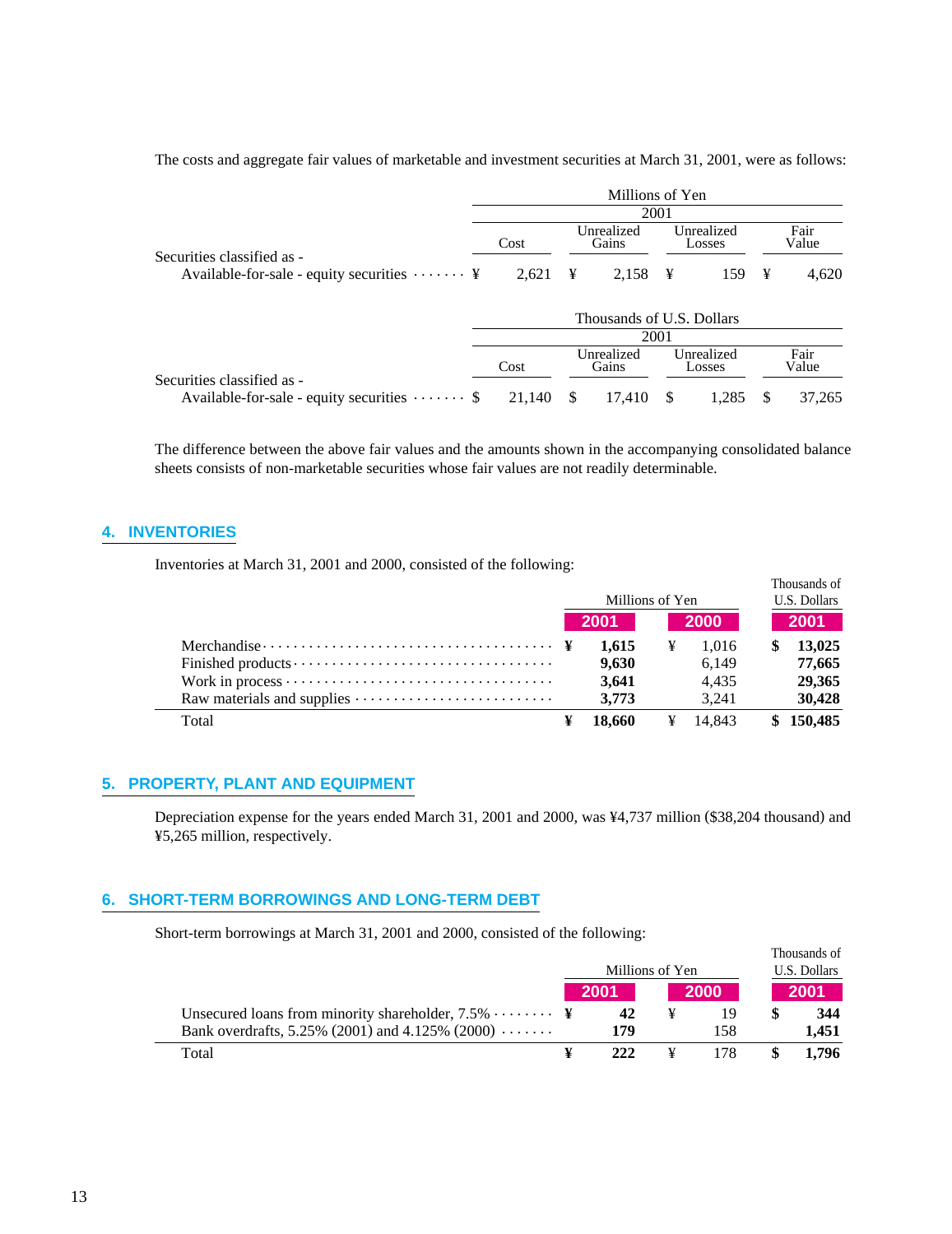| Long-term debt at March 31, 2001 and 2000, consisted of the following: |  |                 |   |              | Thousands of |
|------------------------------------------------------------------------|--|-----------------|---|--------------|--------------|
|                                                                        |  | Millions of Yen |   | U.S. Dollars |              |
| Unsecured loans from a financial institution                           |  | 2001            |   | <b>2000</b>  | 2001         |
| for employees' housing loans $\dots \dots \dots \dots \dots \dots$     |  | 23              | ¥ |              | 191          |
| Unsecured loans from minority shareholder, ranged                      |  |                 |   |              |              |
| from 5.57% to 8%, due serially to $2000 \cdots \cdots \cdots$          |  |                 |   | 21           |              |
| Total                                                                  |  |                 |   | 48           |              |

#### **7. RETIREMENT BENEFITS**

The Company and its certain consolidated subsidiaries have severance payment plans for employees, directors and corporate auditors.

Under most circumstances, employees terminating their employment are entitled to retirement benefits determined based on their rate of pay at the time of termination, their average pay during employment, years of service and certain other factors. Such retirement benefits are made in the form of lump-sum severance payments from the Company or from its certain consolidated subsidiaries and annuity payments from a trustee.

The retirement benefits for directors and corporate auditors are paid subject to the approval of the shareholders.

Effective April 1, 2000, the Group adopted a new accounting standard for employees' retirement benefits.

The liability (asset) for employees' retirement benefits at March 31, 2001, consisted of the following:

|                                                                                      | Millions of<br>Yen. |     | Thousands of<br>U.S. Dollars |
|--------------------------------------------------------------------------------------|---------------------|-----|------------------------------|
|                                                                                      | 2001                |     | <b>2001</b>                  |
| Projected benefit obligation $\dots \dots \dots \dots \dots \dots \dots \dots \dots$ | 14.593              | - S | 117,693                      |
|                                                                                      | (6,302)             |     | (50, 829)                    |
|                                                                                      | (2.797)             |     | (22, 564)                    |
| Net liability                                                                        | 5.493               | \$. | 44,299                       |

| The components of net periodic retirement benefit costs are as follows:                |   | Millions of<br>Yen |     | Thousands of<br>U.S. Dollars |
|----------------------------------------------------------------------------------------|---|--------------------|-----|------------------------------|
|                                                                                        |   | 2001               |     | 2001                         |
|                                                                                        |   | 799                | \$. | 6.444                        |
|                                                                                        |   | 398                |     | 3.213                        |
| Expected return on plan assets $\dots \dots \dots \dots \dots \dots \dots \dots \dots$ |   | (192)              |     | (1,555)                      |
|                                                                                        |   | 4.778              |     | 38,540                       |
| Net periodic retirement benefit costs                                                  | ¥ | 5.783              | -SS | 46,642                       |

| Assumptions used for the year ended March 31, 2001, are set forth as follows:                                | 2001     |
|--------------------------------------------------------------------------------------------------------------|----------|
|                                                                                                              | 2.75%    |
|                                                                                                              | 3.00%    |
| Recognition period of actuarial gain $/$ loss $\cdots$ $\cdots$ $\cdots$ $\cdots$ $\cdots$ $\cdots$ $\cdots$ | 10 years |

Total provision for pension costs and retirement benefits charged to income were ¥712 million for the year ended March 31, 2000.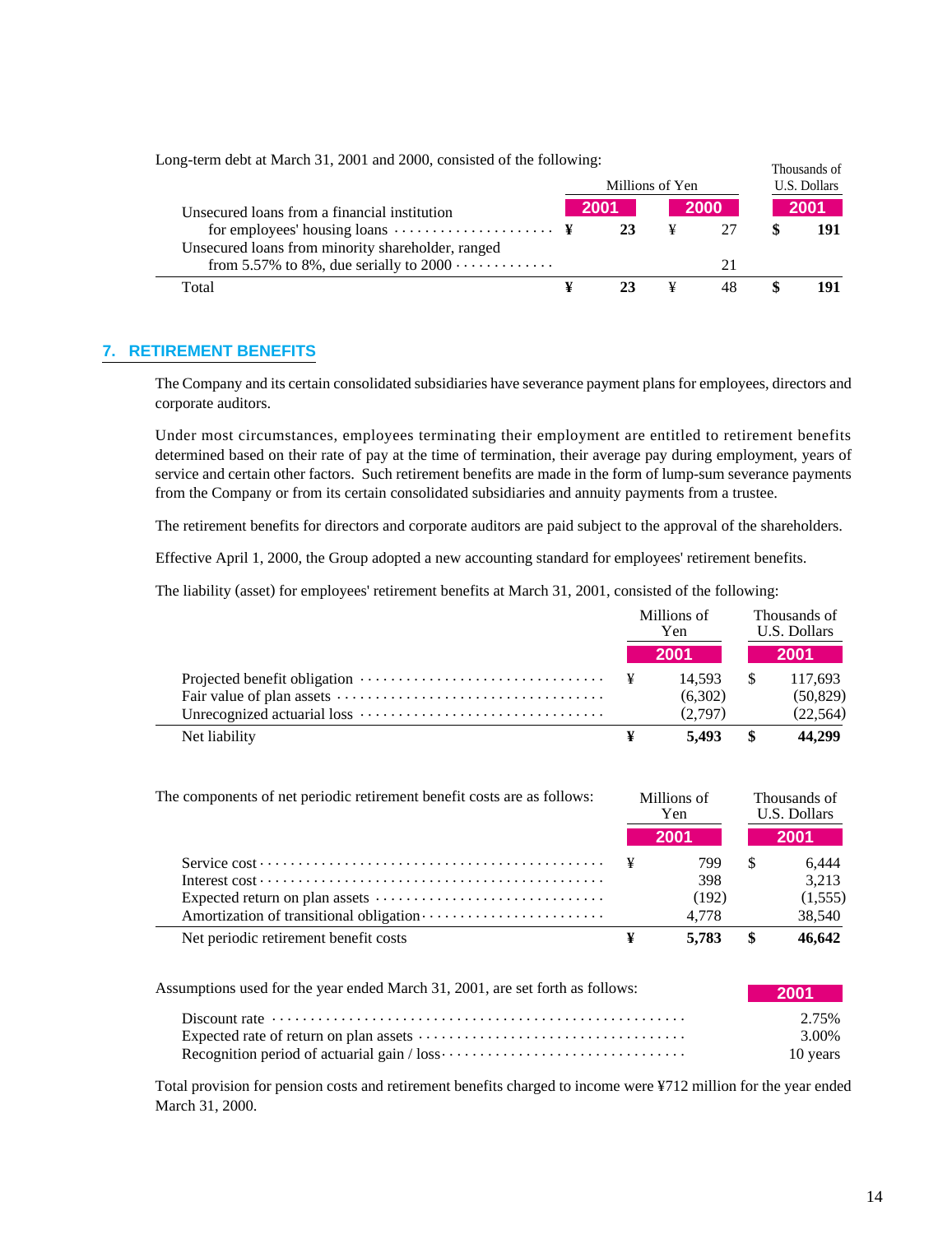#### **8. SHAREHOLDERS' EQUITY**

Under the Japanese Commercial Code (the "Code"), at least 50% of the issue price of new shares with a minimum of the par value, is to be designated as stated capital. The portion which is to be designated as stated capital is determined by resolution of the Board of Directors. Proceeds in excess of the amounts designated as stated capital are credited to additional paid-in capital. The Company may transfer portions of additional paid-in capital to stated capital by resolution of the Board of Directors.

Under the Code, the Company is required to appropriate as a legal reserve portions of retained earnings in the amount equal to at least 10% of cash payments appropriated in each financial period, including cash dividends and bonuses to directors and corporate auditors until the reserve equals 25% of the stated capital. This reserve is not available for cash dividends but may be used to reduce a deficit by resolution of the shareholders or transferred to the stated capital by resolution of the Board of Directors. In the consolidated financial statements, the legal reserve, which totals ¥1,584 million (\$12,775 thousand) in 2001 and ¥1,457 million in 2000, is included in the retained earnings.

The Company may also transfer portions of unappropriated retained earnings to stated capital by resolution of the shareholders.

Under the Code, the Company may issue new shares of its common stock to the existing shareholders without consideration pursuant to resolution of the Board of Directors as a stock split. The Company may make such a stock split to the extent that the amount calculated by multiplying the number of issued shares after the stock split by par value per share does not exceed the stated capital and that the amount calculated by dividing the total amount of shareholders' equity by the number of issued shares after the stock split shall not be less than ¥50.

The Company is authorized to repurchase, by resolution of the Board of Directors, up to five million shares of the Company's stock for the purpose of canceling the shares and charging such amounts to retained earnings.

Dividends are approved by the shareholders at a meeting held subsequent to the fiscal year to which the dividends are applicable. Semiannual interim dividends may also be paid upon resolution of the Board of Directors, subject to certain limitations imposed by the Code.

Under the Code, the amount available for dividends is based upon retained earnings as recorded on the books of the Company. At March 31, 2001, retained earnings recorded on the books of the Company was ¥78,740 million (\$635,002 thousand) which is available for future dividends subject to the approval of the shareholders and legal reserve requirements.

#### **9. INCOME TAXES**

The Company and its domestic subsidiaries are subject to Japanese national and local taxes based on income which, in the aggregate, resulted in a normal effective statutory tax rate of approximately 41.6% in 2001 and 2000. Foreign subsidiaries are subject to income taxes of the countries in which they operate. The actual effective tax rates in the accompanying consolidated statements of income for 2001 and 2000 differed from the normal effective statutory rates due principally to certain expenses that are permanently non-deductible for tax purposes.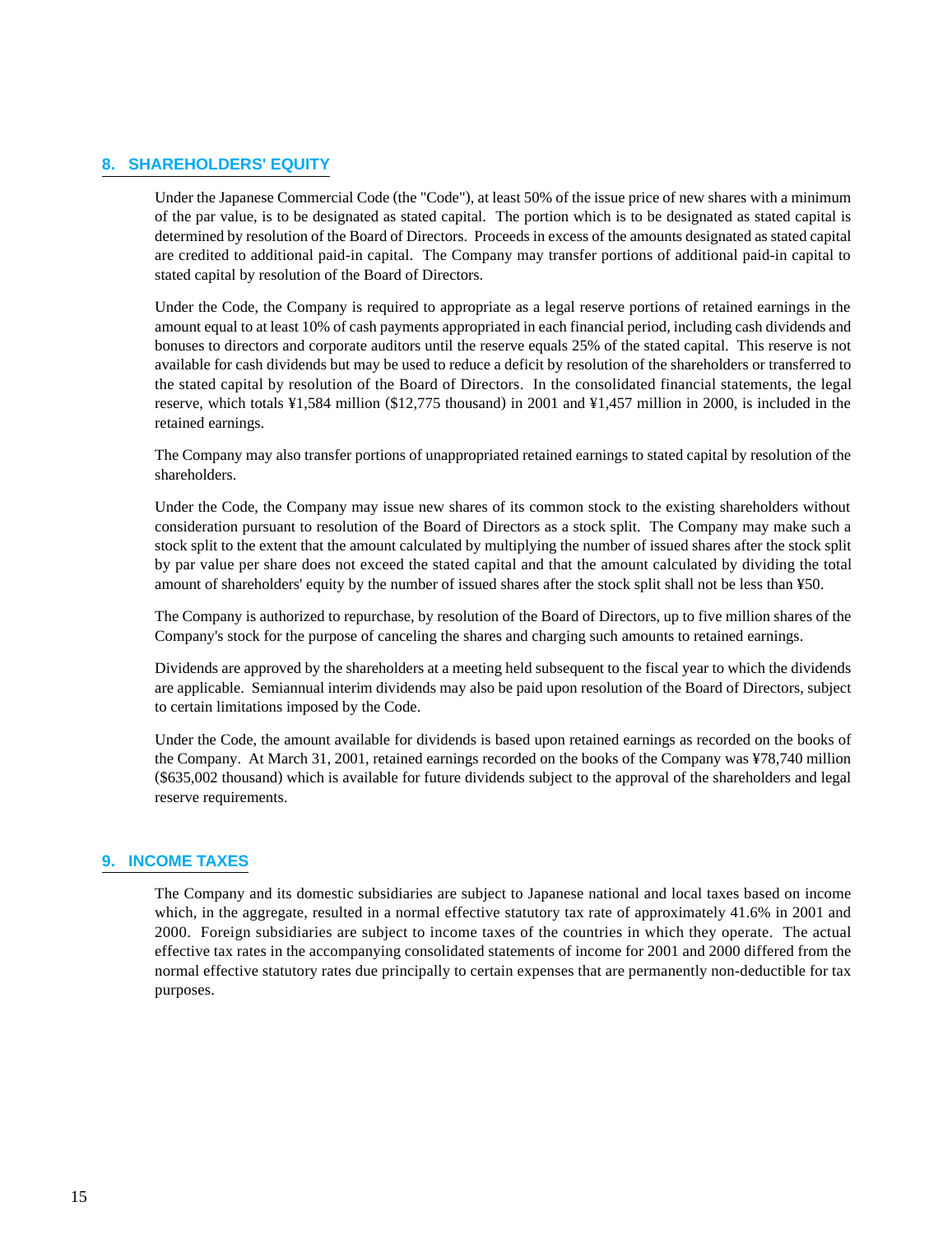|                                                                                    |   | Millions of Yen |   |                         | тноизания от<br>U.S. Dollars |
|------------------------------------------------------------------------------------|---|-----------------|---|-------------------------|------------------------------|
| Current assets:                                                                    |   | 2001            |   | 2000                    | 2001                         |
| Deferred tax assets:<br>Accrued expense for bonuses to employees $\cdots \cdots$ ¥ |   | 328             | ¥ | 207                     | \$<br>2,648                  |
|                                                                                    |   | 308             |   | 109                     | 2,487                        |
|                                                                                    |   | 777             |   | 269                     | 6,267                        |
| Total                                                                              |   | 1,414           |   | 585                     | 11,404                       |
| Deferred tax liabilities                                                           |   | 13              |   | 17                      | 112                          |
| Net deferred tax assets                                                            | ¥ | 1,400           | ¥ | 568                     | \$<br>11,291                 |
| Non-current assets:                                                                |   |                 |   |                         |                              |
| Deferred tax assets:                                                               |   |                 |   |                         |                              |
| Liability for employees' retirement benefits $\cdots$ $\cdots$ ¥                   |   | 2,234           |   |                         | \$<br>18,022                 |
| Property and equipment<br>Liability for directors' and corporate                   |   | 603             | ¥ | 669                     | 4,867                        |
| auditors' retirement benefits                                                      |   | 342             |   | 311                     | 2,761                        |
|                                                                                    |   | 98              |   | 119                     | 792                          |
| Total                                                                              |   | 3,279           |   | 1,100                   | 26,444                       |
| Deferred tax liabilities:                                                          |   |                 |   |                         |                              |
| Unrealized gain on available-for-sale securities                                   |   | 831             |   |                         | 6,709                        |
| Property and equipment                                                             |   | 178             |   | 197                     | 1,437                        |
| Total                                                                              |   | 1,010           |   | 197                     | 8,146                        |
|                                                                                    |   | 2,269           | ¥ | 903                     | \$<br>18,298                 |
|                                                                                    |   | 6               | ¥ | $\overline{\mathbf{4}}$ | \$<br>50                     |
| Non-current liabilities:                                                           |   |                 |   |                         |                              |
| Deferred tax liabilities:                                                          |   |                 |   |                         |                              |
|                                                                                    |   | 291             | ¥ | 292                     | \$<br>2.349                  |
|                                                                                    |   | 36              |   |                         | 290                          |
| Total                                                                              |   | 327             |   | 292                     | 2,640                        |
| Deferred tax assets                                                                |   | 30              |   | 126                     | 242                          |
| Net deferred tax liabilities                                                       | ¥ | 297             | ¥ | 165                     | \$<br>2,398                  |

The tax effects of significant temporary differences which resulted in deferred tax assets and liabilities at March 31, 2001 and 2000, are as follows: Thousands of

#### **10. RESEARCH AND DEVELOPMENT COSTS**

Research and development costs charged to income were ¥6,160 million (\$49,677 thousand) and ¥5,752 million for the years ended March 31, 2001 and 2000, respectively.

#### **11. LEASES**

The Group leases certain buildings and structures, machinery, computer hardware, software and other assets.

Total lease payments under finance leases for the years ended March 31, 2001 and 2000, were ¥553 million (\$4,460 thousand) and ¥451 million, respectively.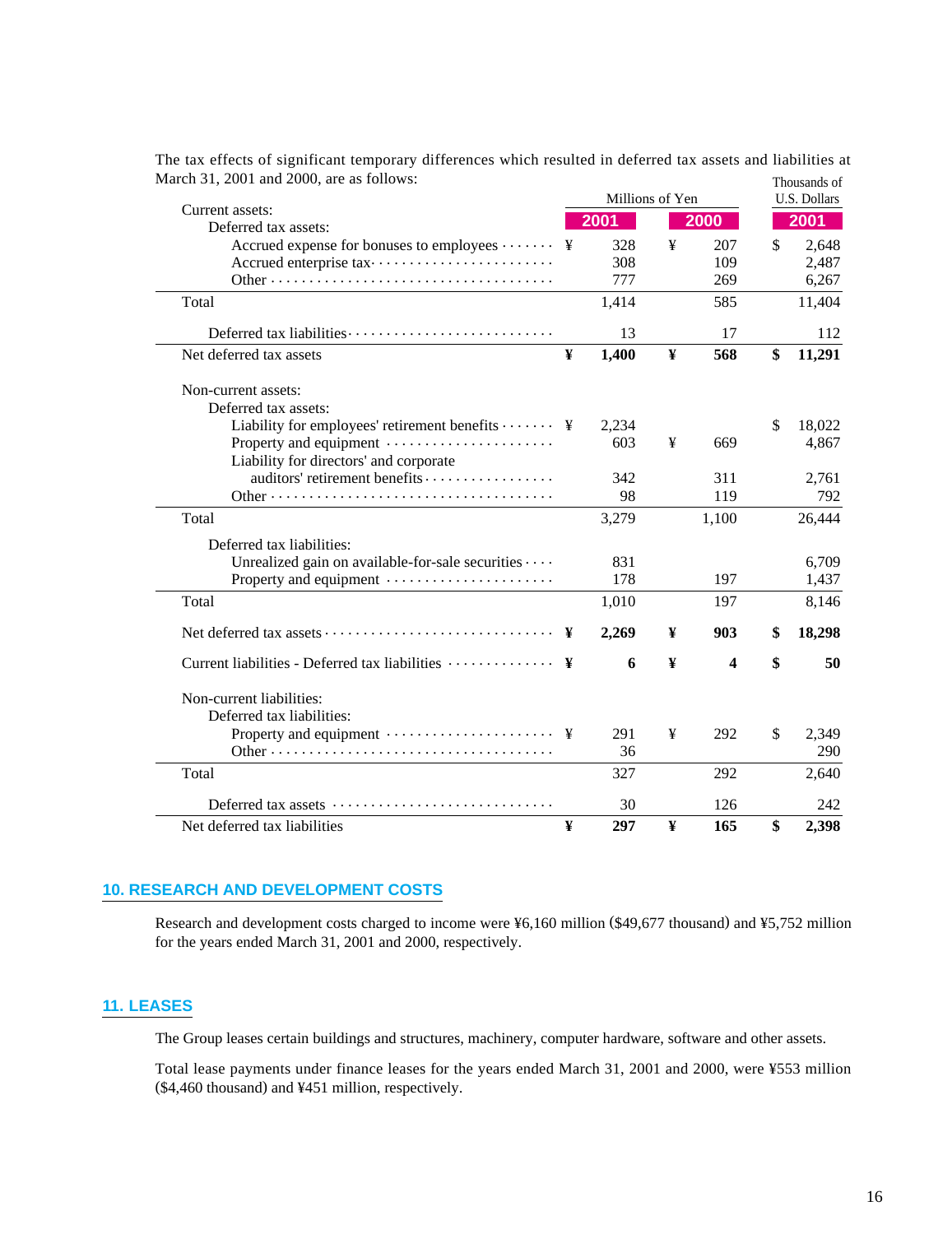|                                                              |                           | Millions of Yen                              |     |                               |    |                                     |    |                 |  |  |
|--------------------------------------------------------------|---------------------------|----------------------------------------------|-----|-------------------------------|----|-------------------------------------|----|-----------------|--|--|
|                                                              |                           | <b>Buildings</b><br>and<br><b>Structures</b> |     | Machinery<br>and<br>Equipment |    | Furniture<br>and<br>Fixtures        |    | Total           |  |  |
| Acquisition cost $\dots \dots \dots \dots \dots \dots \dots$ |                           | 99                                           | ¥   | 530                           | ¥  | 2.116                               | ¥  | 2,747           |  |  |
| Accumulated depreciation                                     |                           | 23                                           |     | 128                           |    | 1.074                               |    | 1,226           |  |  |
| Net leased property                                          | ¥                         | 76                                           | ¥   | 401                           | ¥  | 1,042                               | ¥  | 1,520           |  |  |
|                                                              | Thousands of U.S. Dollars |                                              |     |                               |    |                                     |    |                 |  |  |
|                                                              |                           | <b>Buildings</b><br>and<br><b>Structures</b> |     | Machinery<br>and<br>Equipment |    | Furniture<br>and<br><b>Fixtures</b> |    | Total           |  |  |
| Accumulated depreciation                                     |                           | 805<br>188                                   | \$. | 4.279<br>1.038                | \$ | 17.072<br>8.667                     | S  | 22,157<br>9,893 |  |  |
| Net leased property                                          | \$                        | 617                                          | \$  | 3.241                         | \$ | 8.404                               | \$ | 12,264          |  |  |

Acquisition cost and accumulated depreciation as of March 31, 2001, were as follows:

Acquisition cost and accumulated depreciation as of March 31, 2000, were as follows:

|                                                              | <b>Buildings</b><br>and<br><b>Structures</b> | Machinery<br>and<br>Equipment | Furniture<br>and<br><b>Fixtures</b> | Total |
|--------------------------------------------------------------|----------------------------------------------|-------------------------------|-------------------------------------|-------|
| Acquisition cost $\dots \dots \dots \dots \dots \dots \dots$ | 110                                          | 458 ¥<br>¥                    | $2,508$ ¥                           | 3.077 |
| Accumulated depreciation                                     |                                              | 23                            | 974                                 | 1.001 |
| Net leased property                                          |                                              | 435 ¥                         | 1.533                               | 2,075 |

| Obligations under finance leases as of March 31, 2001 and 2000, were as follows: |              | Millions of Yen |   |                     | Thousands of<br>U.S. Dollars |  |
|----------------------------------------------------------------------------------|--------------|-----------------|---|---------------------|------------------------------|--|
|                                                                                  |              | 2001<br>- 2000  |   |                     | 2001                         |  |
|                                                                                  |              | 543             | ¥ | 613                 | 4.385                        |  |
|                                                                                  |              | 976             |   | 1.461               | 7,878                        |  |
| Total                                                                            | $\mathbf{Y}$ | 1.520           |   | $\frac{1}{2}$ 2.075 | $\frac{\$}{12.264}$          |  |

The amounts of acquisition cost, depreciation and obligations under finance leases include the imputed interest expense portion. Depreciation expense which was not reflected in the consolidated statements of income, computed by straight-line method was ¥553 million (\$4,460 thousand) and ¥451 million for the years ended March 31, 2001 and 2000, respectively.

The minimum rental commitments under noncancelable operating leases at March 31, 2001, were as follows:

|                                                                                  | Millions of Yen |     | Thousands of<br>U.S. Dollars |
|----------------------------------------------------------------------------------|-----------------|-----|------------------------------|
|                                                                                  |                 | 76. | 615                          |
| Due after one year $\dots \dots \dots \dots \dots \dots \dots \dots \dots \dots$ |                 | 114 |                              |
| Total                                                                            |                 | 190 | 1.538                        |

#### **12. DERIVATIVES**

The Company enters into foreign currency forward contracts to hedge foreign currency exchange risk associated with certain assets denominated in foreign currencies.

All derivative transactions are entered into to hedge foreign currency exposures incorporated within its business. Accordingly, market risk in these derivatives is basically offset by opposite movements in the value of hedged assets.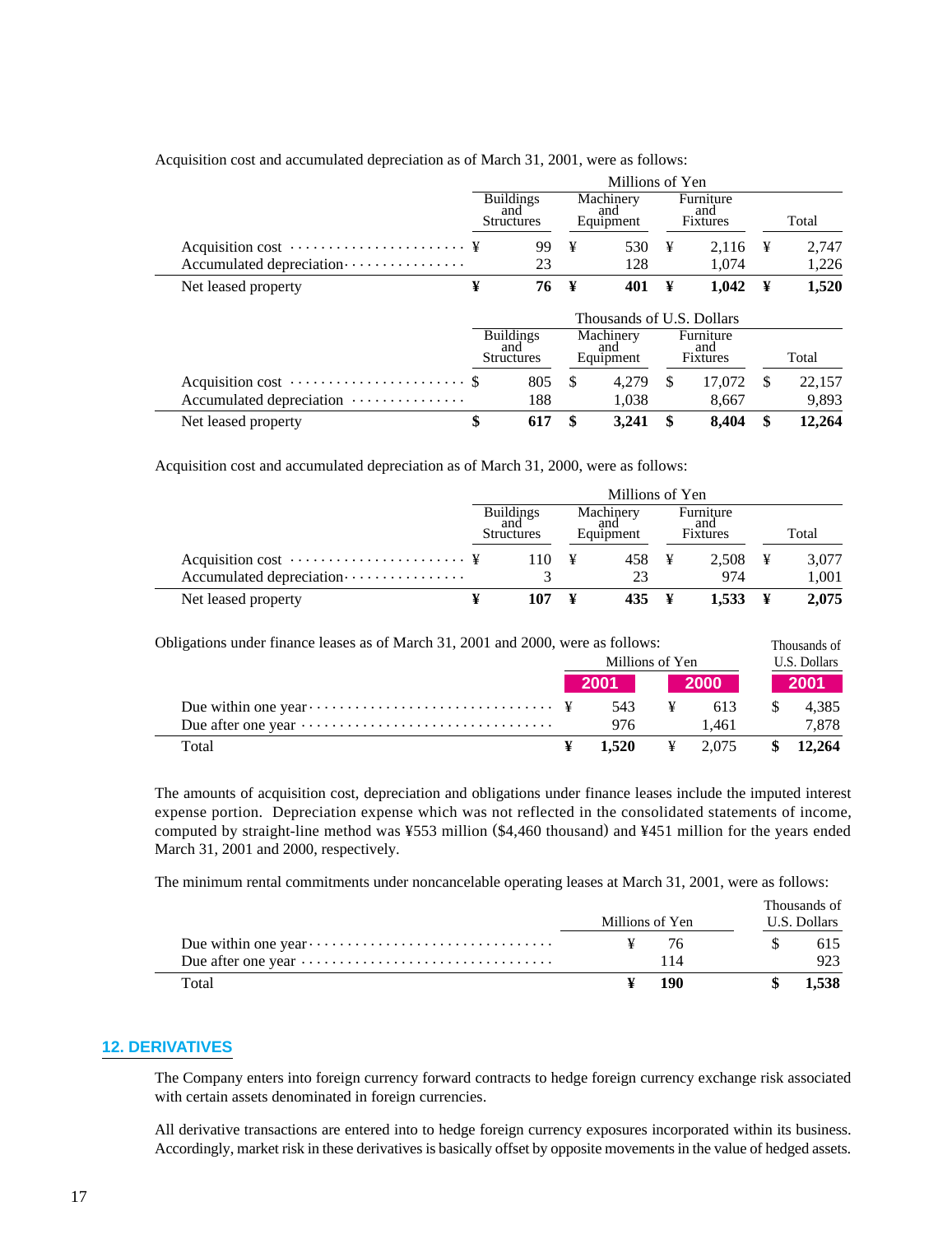Because the counterparties to these derivatives are limited to major international financial institutions, the Company does not anticipate any losses arising from credit risk.

Derivative transactions entered into by the Company have been made in accordance with internal policies which regulate the authorization and credit limit amounts.

The foreign currency forward contracts which are assigned to the associated assets and are recorded on the balance sheet at March 31, 2001, are excluded from the disclosure of market value information.

#### **13. SUBSEQUENT EVENTS**

At the general shareholders meeting held on June 28, 2001, the Company's shareholders approved the appropriation of retained earnings and the stock option plan for the Company's directors and key employees as follows:

| (1) Appropriation of Retained Earnings      |  |                 |              | Thousands of |  |  |
|---------------------------------------------|--|-----------------|--------------|--------------|--|--|
|                                             |  | Millions of Yen | U.S. Dollars |              |  |  |
|                                             |  | 505             |              | 4.080        |  |  |
|                                             |  | 58              |              | 474          |  |  |
| Bonuses to directors and corporate auditors |  | 82              |              | 663          |  |  |
| Total                                       |  | 647             |              | 5.218        |  |  |

#### **(2) Stock Option Plan**

The plan provides for granting options to directors and key employees to purchase up to 791 thousand shares of the Company's common stock or ¥2,200 million (\$17,741 thousand) in the period from July 1, 2003 to June 30, 2008. The options will be granted at an exercise price of 105% of the averaged fair market value of the Company's common stock during the month prior to the date of option grant. In the event this exercise price is lower to the market closing price at the date of option grant, the exercise price is changed to the market closing price. The Company plans to use acquired treasury stock to issue shares upon exercise of the stock options.

#### **14. SEGMENT INFORMATION**

#### **(1) Business Segments**

The Company operates in the following industries.

Material business consists of photoresists and related materials, printing materials, and specialty chemicals.

Equipment business consists of semiconductor manufacturing equipment and LCD manufacturing equipment.

Information about business segments for the years ended March 31, 2001 and 2000, is as follows:

|                                                                 | Millions of Yen |                             |   |                              |   |                          |                               |                        |   |                             |  |
|-----------------------------------------------------------------|-----------------|-----------------------------|---|------------------------------|---|--------------------------|-------------------------------|------------------------|---|-----------------------------|--|
|                                                                 |                 |                             |   |                              |   | 2001                     |                               |                        |   |                             |  |
|                                                                 |                 | Material<br><b>Business</b> |   | Equipment<br><b>Business</b> |   | Total                    | Eliminations<br>and Corporate |                        |   | Consolidated                |  |
| Sales to customers                                              | ¥               | 68.986                      | ¥ | 14,469                       | ¥ | 83,456                   |                               |                        | ¥ | 83,456                      |  |
| Intersegment sales                                              |                 |                             |   | 230                          |   | 230 $\frac{1}{2}$        |                               | (230)                  |   |                             |  |
| <b>Total sales</b>                                              |                 | 68,986                      |   | 14.700                       |   | 83,686                   |                               | (230)                  |   | 83,456                      |  |
| Operating expenses                                              |                 | 57,197                      |   | 13.252                       |   | 70.449                   |                               | 3,708                  |   | 74,158                      |  |
| Operating income                                                | ¥               | 11,788                      | ¥ | 1,447                        | ¥ | 13,236 ¥                 |                               | $(3,938)$ ¥            |   | 9,298                       |  |
| $Depreciation \cdots \cdots \cdots \cdots \cdots \cdots \cdots$ | ¥               | 67,558<br>4,104<br>2,089    | ¥ | 15,219<br>411<br>132         | ¥ | 82,777<br>4.516<br>2.222 | ¥                             | 63,957<br>292<br>1.300 |   | ¥ 146,735<br>4,808<br>3,522 |  |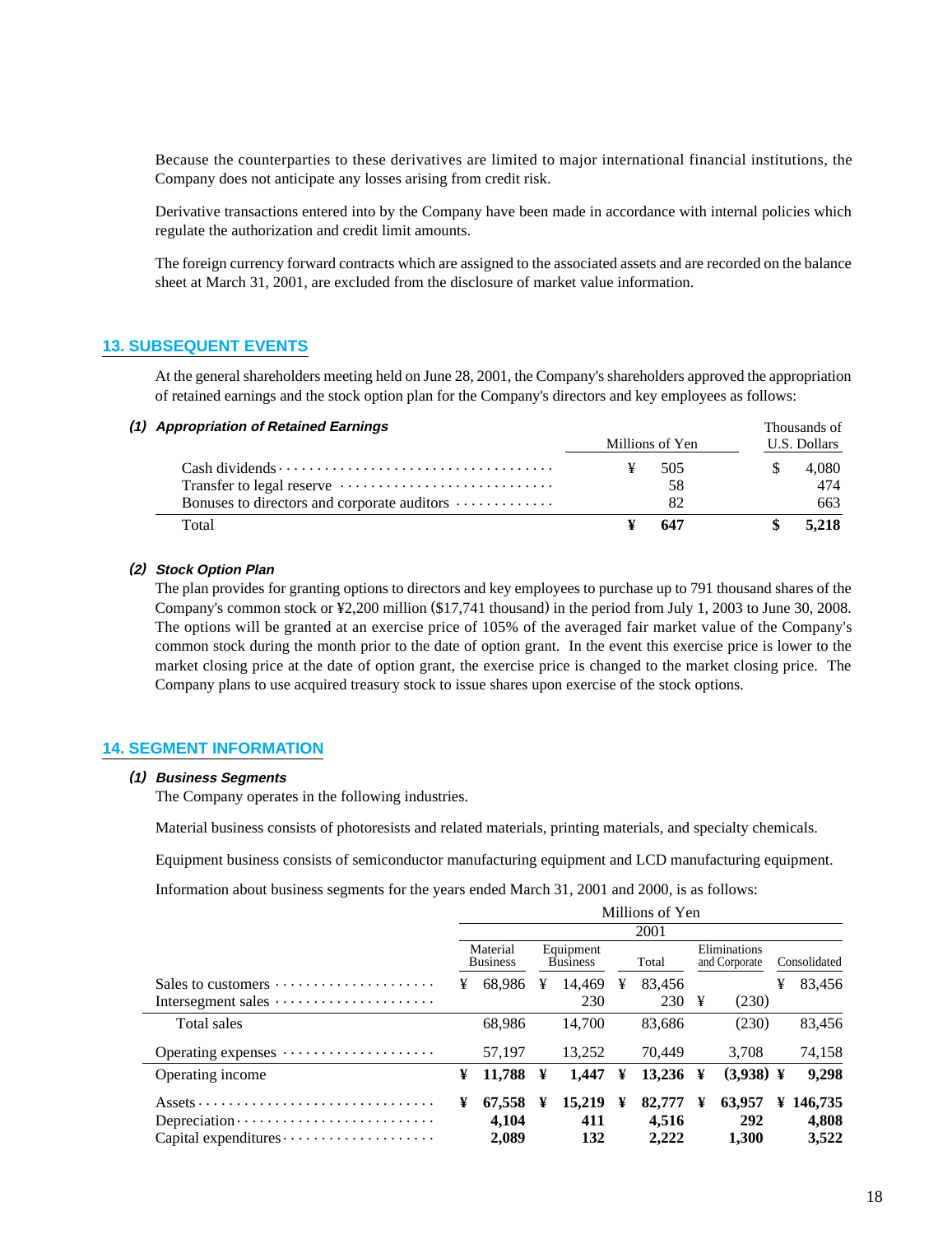|                                                                                                                     | Thousands of U.S. Dollars     |                              |                                   |                                                                 |  |  |  |  |  |  |
|---------------------------------------------------------------------------------------------------------------------|-------------------------------|------------------------------|-----------------------------------|-----------------------------------------------------------------|--|--|--|--|--|--|
|                                                                                                                     | 2001                          |                              |                                   |                                                                 |  |  |  |  |  |  |
|                                                                                                                     | Material<br><b>Business</b>   | Equipment<br><b>Business</b> | Total                             | Eliminations<br>Consolidated<br>and Corporate                   |  |  |  |  |  |  |
|                                                                                                                     | \$556.340                     | \$116,692                    | \$673,032                         | \$673,032                                                       |  |  |  |  |  |  |
| Intersegment sales                                                                                                  |                               | 1.858                        | 1,858<br>\$.                      | (1,858)                                                         |  |  |  |  |  |  |
| Total sales                                                                                                         | 556,340                       | 118.550                      | 674.891                           | (1.858)<br>673,032                                              |  |  |  |  |  |  |
| Operating expenses                                                                                                  | 461,269                       | 106,874                      | 568.143                           | 29,905<br>598,048                                               |  |  |  |  |  |  |
| Operating income                                                                                                    | \$<br>95,071                  | 11,676<br>\$                 | $$106.747$ \$                     | $(31,763)$ \$<br>74,984                                         |  |  |  |  |  |  |
| $\overline{Assets}\cdots\cdots\cdots\cdots\cdots\cdots\cdots\cdots\cdots\cdots\cdots\cdots$<br>Capital expenditures | \$544,822<br>33,104<br>16,854 | \$122,735<br>3,318<br>1,067  | 667,558<br>S.<br>36,422<br>17.921 | \$1,183,348<br>\$515,789<br>2,356<br>38,779<br>10,488<br>28,409 |  |  |  |  |  |  |

|                                                                 | Millions of Yen |                             |   |                              |   |             |   |                               |   |                  |
|-----------------------------------------------------------------|-----------------|-----------------------------|---|------------------------------|---|-------------|---|-------------------------------|---|------------------|
|                                                                 |                 |                             |   |                              |   | <b>2000</b> |   |                               |   |                  |
|                                                                 |                 | Material<br><b>Business</b> |   | Equipment<br><b>Business</b> |   | Total       |   | Eliminations<br>and Corporate |   | Consolidated     |
| Sales to customers                                              | ¥               | 65.253                      | ¥ | 7.855                        | ¥ | 73.108      |   |                               | ¥ | 73,108           |
| Operating expenses                                              |                 | 54,566                      |   | 8.110                        |   | 62.676      | ¥ | 3.316                         |   | 65,993           |
| Operating income (loss)                                         | ¥               | $10,686$ ¥                  |   | $(255)$ ¥                    |   | 10.431      | ¥ | $(3,316)$ ¥                   |   | 7,115            |
|                                                                 | ¥               | 67,134 ¥                    |   | 8.397                        | ¥ | 75.531      | ¥ |                               |   | 54,858 ¥ 130,390 |
| $Depreciation \cdots \cdots \cdots \cdots \cdots \cdots \cdots$ |                 | 4.647                       |   | 503                          |   | 5,150       |   | 175                           |   | 5,326            |
|                                                                 |                 | 1.741                       |   | 206                          |   | 1.948       |   | 806                           |   | 2.754            |

#### **(2) Geographical Segments**

Information about geographical segments for the years ended March 31, 2001 and 2000, is as follows:

|                             |   |           |   |                  |   |                     |   | Millions of Yen |   |        |   |                               |   |                       |
|-----------------------------|---|-----------|---|------------------|---|---------------------|---|-----------------|---|--------|---|-------------------------------|---|-----------------------|
|                             |   |           |   |                  |   |                     |   | 2001            |   |        |   |                               |   |                       |
|                             |   | Japan     |   | North<br>America |   | Europe              |   | Asia            |   | Total  |   | Eliminations<br>and Corporate |   | Consolidated          |
| Sales to customers $\cdots$ | ¥ | 69.750    | ¥ | 6.969            | ¥ | 5.503               | ¥ | 1,233           | ¥ | 83.456 |   |                               | ¥ | 83,456                |
| Interarea transfer $\cdots$ |   | 7.447     |   | 663              |   | 12                  |   |                 |   | 8.122  | ¥ | (8,122)                       |   |                       |
| Total sales                 |   | 77.197    |   | 7,632            |   | 5,515               |   | 1,233           |   | 91.578 |   | (8,122)                       |   | 83,456                |
| Operating expenses          |   | 67,510    |   | 7,261            |   | 4,888               |   | 1.229           |   | 80,890 |   | (6.732)                       |   | 74,158                |
| Operating income            | ¥ | $9,686$ ¥ |   | <b>370</b>       | ¥ | 627                 | ¥ | 3               | ¥ | 10,688 | ¥ | $(1,390)$ ¥                   |   | 9,298                 |
| Assets<br>.                 | ¥ | 87,630    | ¥ | 6,812            | ¥ | 3,255 $\frac{1}{2}$ |   | 528             | ¥ | 98,227 | ¥ | 48,508                        |   | $\frac{1}{2}$ 146.735 |

|                             |               |                  |        |        |            |      | Thousands of U.S. Dollars |       |           |                               |               |              |             |
|-----------------------------|---------------|------------------|--------|--------|------------|------|---------------------------|-------|-----------|-------------------------------|---------------|--------------|-------------|
|                             | 2001          |                  |        |        |            |      |                           |       |           |                               |               |              |             |
|                             | Japan         | North<br>America |        | Europe |            | Asia |                           | Total |           | Eliminations<br>and Corporate |               | Consolidated |             |
| Sales to customers $\cdots$ | 562,501<br>S. | S                | 56.204 | \$     | 44,381     | S    | 9,945                     | \$    | 673.032   |                               |               |              | \$673,032   |
| Interarea transfer $\cdots$ | 60,057        |                  | 5,348  |        | 99         |      |                           |       | 65,506    | \$                            | (65,506)      |              |             |
| Total sales                 | 622,559       |                  | 61,553 |        | 44.481     |      | 9.945                     |       | 738,539   |                               | (65,506)      |              | 673,032     |
| Operating expenses $\cdots$ | 544,438       |                  | 58,563 |        | 39,423     |      | 9,915                     |       | 652,340   |                               | (54,291)      |              | 598,048     |
| Operating income            | 78,120<br>\$  | \$               | 2,989  | \$     | $5,058$ \$ |      | 30                        | \$    | 86,198    | \$                            | $(11,214)$ \$ |              | 74,984      |
| Assets<br>.                 | \$706,698     | S                | 54.942 | S      | 26,251     | - \$ | 4.261                     |       | \$792.154 | \$                            | 391,194       |              | \$1,183,348 |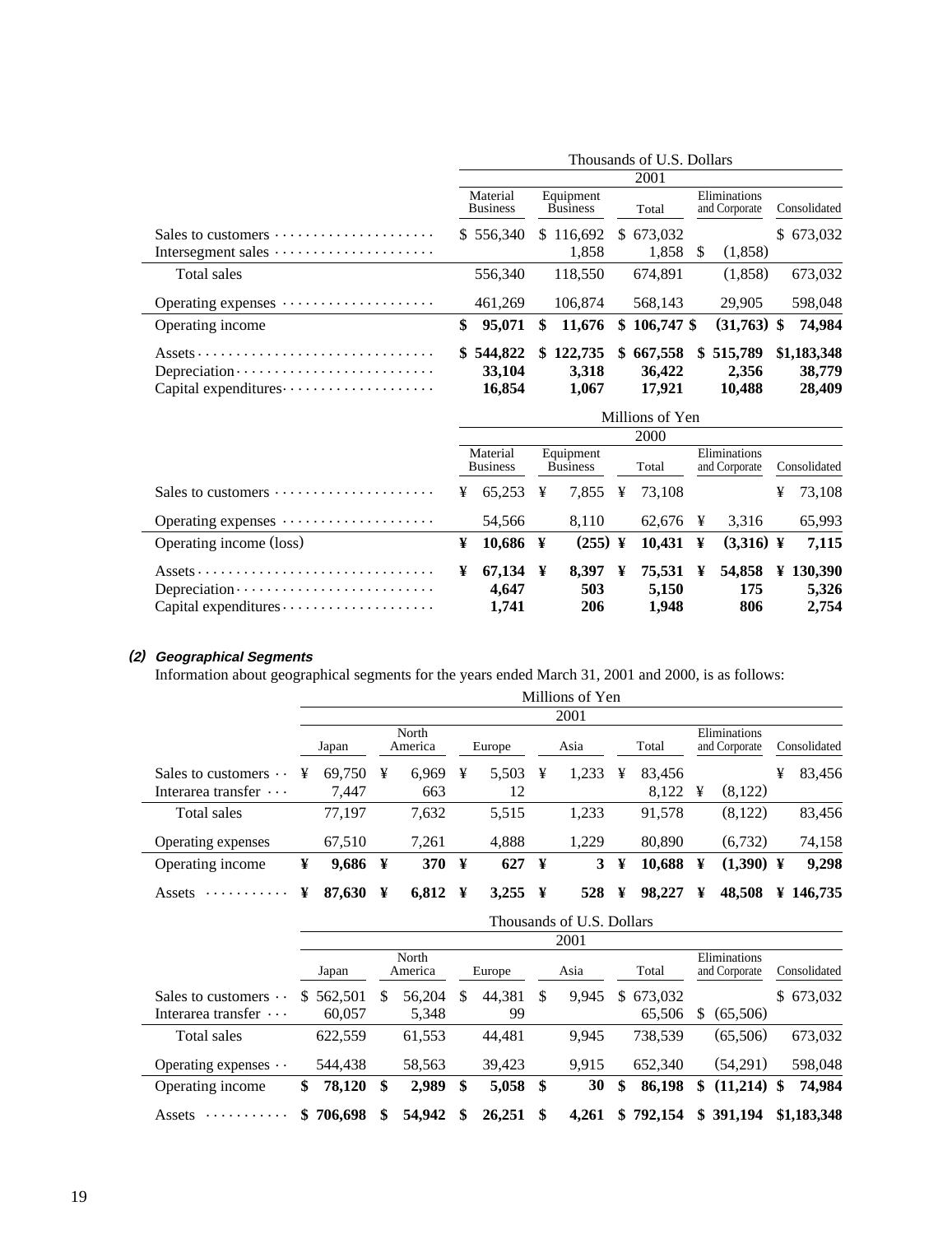|                             | Millions of Yen |         |   |                  |   |         |   |             |   |        |   |                               |   |                       |
|-----------------------------|-----------------|---------|---|------------------|---|---------|---|-------------|---|--------|---|-------------------------------|---|-----------------------|
|                             |                 |         |   |                  |   |         |   | <b>2000</b> |   |        |   |                               |   |                       |
|                             |                 | Japan   |   | North<br>America |   | Europe  |   | Asia        |   | Total  |   | Eliminations<br>and Corporate |   | Consolidated          |
| Sales to customers $\cdots$ | ¥               | 64,453  | ¥ | 5.127            | ¥ | 3,195   | ¥ | 332         | ¥ | 73.108 |   |                               | ¥ | 73,108                |
| Interarea transfer $\cdots$ |                 | 5,582   |   | 140              |   |         |   |             |   | 5,724  | ¥ | (5.724)                       |   |                       |
| Total sales                 |                 | 70,035  |   | 5,267            |   | 3,196   |   | 332         |   | 78,832 |   | (5, 724)                      |   | 73,108                |
| Operating expenses $\cdots$ |                 | 62,207  |   | 5.200            |   | 2.940   |   | 382         |   | 70.730 |   | (4.737)                       |   | 65,993                |
| Operating income (loss)     | ¥               | 7,828 ¥ |   | 67               | ¥ | $256$ ¥ |   | $(50)$ ¥    |   | 8,102  | ¥ | $(986)$ ¥                     |   | 7,115                 |
| .<br>Assets                 | ¥               | 79,352  | ¥ | 5,953            | ¥ | 2,408   | ¥ | 184         | ¥ | 87,899 | ¥ | 42,490                        |   | $\frac{1}{2}$ 130.390 |

#### **(3) Sales to Foreign Customers**

Information about sales to foreign customers of the Group for the years ended March 31, 2001 and 2000, is as follows: Millions of Yen

|                                                                                   | 2001                      |                     |        |                     |      |           |               |             |  |                      |  |  |  |
|-----------------------------------------------------------------------------------|---------------------------|---------------------|--------|---------------------|------|-----------|---------------|-------------|--|----------------------|--|--|--|
|                                                                                   |                           | North<br>America    | Europe |                     | Asia |           | Other Areas   |             |  | Total                |  |  |  |
| Sales to foreign customers $(A) \cdots \cdots \cdots$<br>Consolidated sales $(B)$ | ¥                         | 9,416 $\frac{1}{2}$ |        |                     |      | 19,697    | ¥             | 32 ¥        |  | 35,192<br>83,456     |  |  |  |
|                                                                                   |                           | 11.3%               |        | 7.3%                |      | 23.6%     |               | $0.0\%$     |  | 42.2%                |  |  |  |
|                                                                                   | Thousands of U.S. Dollars |                     |        |                     |      |           |               |             |  |                      |  |  |  |
|                                                                                   | 2001                      |                     |        |                     |      |           |               |             |  |                      |  |  |  |
|                                                                                   |                           | North<br>America    |        | Europe              |      | Asia      | Other Areas   |             |  | Total                |  |  |  |
| Sales to foreign customers $(A) \cdots \cdots \cdots$<br>Consolidated sales $(B)$ | S.                        | 75,940              | S.     | 48,758              |      | \$158,851 | <sup>\$</sup> | 261         |  | \$283,812<br>673,032 |  |  |  |
|                                                                                   |                           | 11.3%               |        | 7.3%                |      | 23.6%     |               | $0.0\%$     |  | 42.2%                |  |  |  |
|                                                                                   | Millions of Yen           |                     |        |                     |      |           |               |             |  |                      |  |  |  |
|                                                                                   | 2000                      |                     |        |                     |      |           |               |             |  |                      |  |  |  |
|                                                                                   | North<br>America          |                     |        | Europe              |      | Asia      |               | Other Areas |  | Total                |  |  |  |
| Sales to foreign customers $(A) \cdots \cdots \cdots$<br>Consolidated sales $(B)$ | ¥                         | 7,836 ¥             |        | 4,415 $\frac{1}{2}$ |      | 16,597    | ¥             | 26 ¥        |  | 28,876<br>73,108     |  |  |  |
|                                                                                   |                           | 10.7%               |        | $6.1\%$             |      | 22.7%     |               | $0.0\%$     |  | 39.5%                |  |  |  |

\* \* \* \* \* \*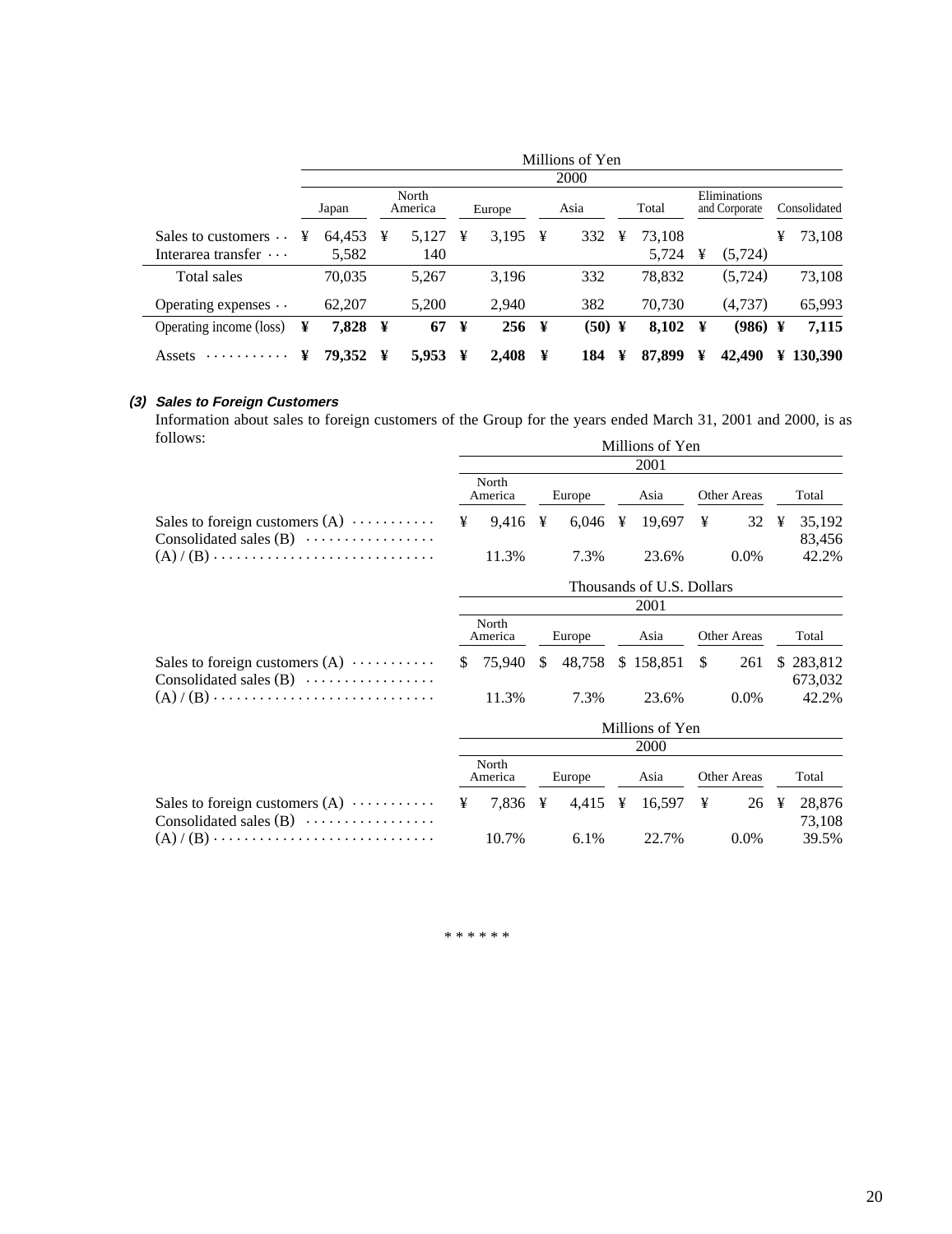### INDEPENDENT AUDITORS' REPORT

Tohmatsu & Co. MS Shihaura Building 13-23. Shibaura 4-chome, Minato-ku, Tokyo 108-8530, Japan

Tel: +81-1-1457-7121 Fax:+81-3-1769-8508 www.tohmatsu.co.jp



To the Board of Directors and Shareholders of TOKYO OHKA KOGYO CO., LTD.:

We have examined the consolidated balance sheets of TOKYO OHKA KOGYO CO., LTD. and consolidated subsidiaries as of March 31, 2001 and 2000, and the related consolidated statements of income, shareholders' equity, and cash flows for the years then ended, all expressed in Japanese yen. Our examinations were made in accordance with auditing standards, procedures and practices generally accepted and applied in Japan and, accordingly, included such tests of the accounting records and such other auditing procedures as we considered necessary in the circumstances.

In our opinion, the consolidated financial statements referred to above present fairly the financial position of TOKYO OHKA KOGYO CO., LTD. and consolidated subsidiaries as of March 31, 2001 and 2000, and the results of their operations and their cash flows for the years then ended in conformity with accounting principles and practices generally accepted in Japan applied on a consistent basis.

As described in Note 2, effective April 1, 2000, the consolidated financial statements have been prepared in accordance with new accounting standards for employees' retirement benefits and financial instruments.

Our examinations also comprehended the translation of Japanese yen amounts into U.S. dollar amounts and, in our opinion, such translation has been made in conformity with the basis stated in Note 1 to the consolidated financial statements. Such U.S. dollar amounts are presented solely for the convenience of readers outside Japan.

Deloitte Touche Todnaten

June 28, 2001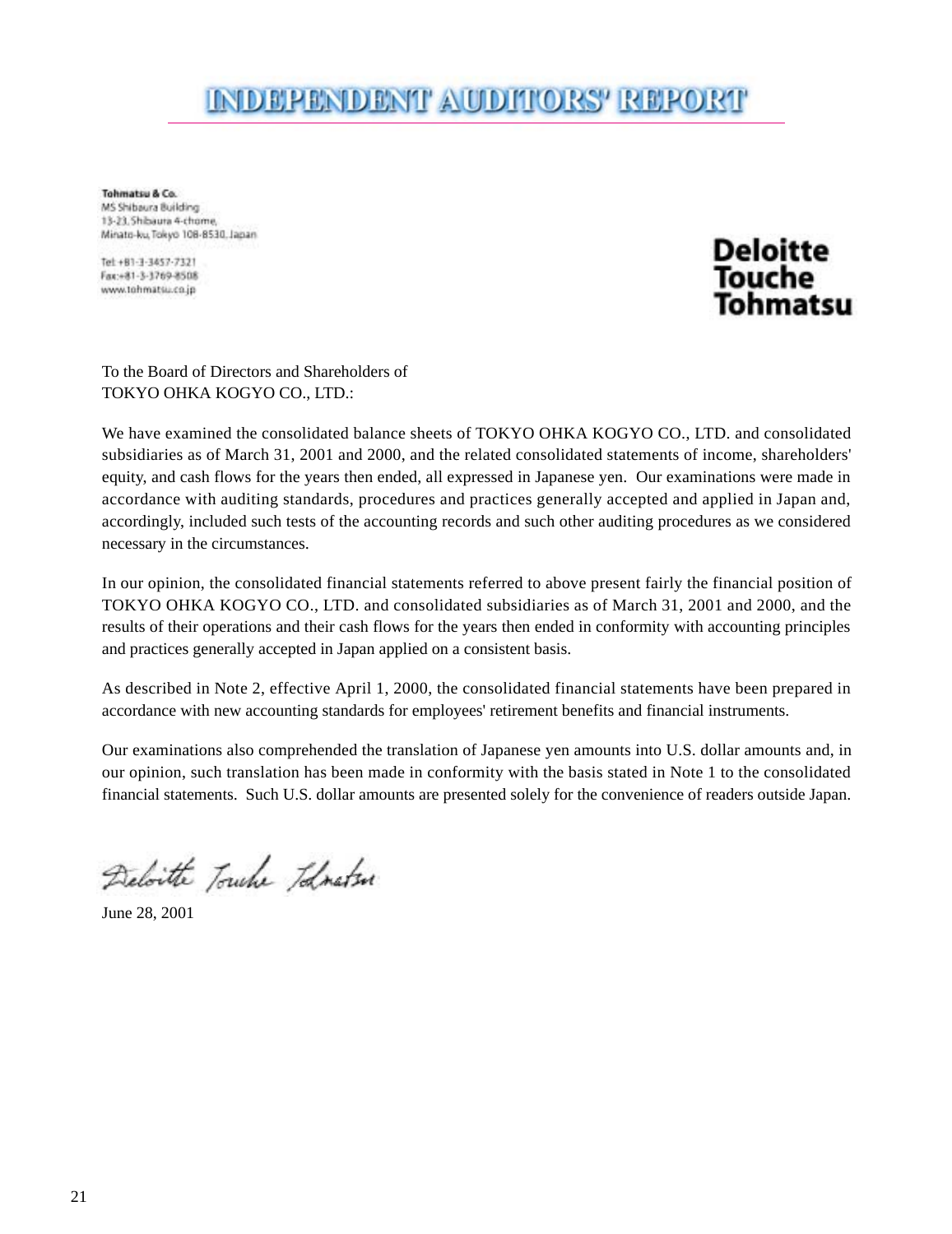## CONSOLIDATED SUBSIDIARIES

#### **OHKA AMERICA, INC.**

**Headquarters /Oregon Plant** 4600 N.W. Shute Road, Hillsboro, Oregon 97124, U.S.A. TEL: (503)693-7711 FAX: (503)693-2070

#### **Sales Office**

190 Topaz Street, Milpitas, California 95035, U.S.A. TEL: (408)956-9901 FAX: (408)956-9995

#### **OHKA EUROPE LTD.**

Nettlehill Road, Houstoun Industrial Estate, LIVINGSTON EH54 5DL, U.K. TEL: 1506(4)38755 FAX: 1506(4)38541

#### **The Dutch Branch Office**

Europaweg 187, 7336 AL Apeldoorn, HOLLAND TEL: (555)330001 FAX: (555)341405

#### **TOK ITALIA S.p.A.**

Via Camillo Chiesa, 30, 20010 POGLIANO M.SE(MI), ITALY TEL: (02)93559006 FAX: (02)93559007

#### **TOK TAIWAN CO., LTD.**

8F-3, No.675, Jing-Guo Road Sec.1, Hsin-Chu, TAIWAN TEL: (3)534-5953 FAX: (3)535-0178

#### **YAMANASHI OHKA CO., LTD.**

150 Nakamaruko, Nakahara-ku, Kawasaki, Kanagawa 211-0012, Japan

#### **Yamanashi Plant**

10234 Shimoyama, Minobu-cho, Minamikoma-gun, Yamanashi 409-2522, Japan TEL:(05566)2-3151 FAX:(05566)2-3155

#### **KUMAGAYA OHKA CO., LTD.**

823-8 Kamibayashi Miizugahara, Kumagaya, Saitama 360-0844, Japan TEL: (048)533-1171 FAX: (048)532-6237

#### **TOK ENGINEERING CO., LTD.**

150 Nakamaruko, Nakahara-ku, Kawasaki, Kanagawa 211-0012, Japan TEL:(044)435-3113 FAX:(044)435-3021

#### **TOK TECHNO SERVICE CO., LTD.**

7-8-16 Ichinomiya, Samukawa-machi,Koza-gun, Kanagawa 253-0111, Japan TEL: (0467)74-9202 FAX: (0467)71-9203

### BOARD OF DIRECTORS

### **Chairman of the Board of Directors** Hisashi Nakane Ph. D. President Akira Yokota **Senior Vice President Executive Director Haruhiko Uchida Managing Directors** Muneo Nakayama **Directors** Toshimasa Nakayama

**Corporate Auditors** 

Akira Yokota<br>Shozo Toda Ph. D. Toshimi Aoyama Akira Furuya Takashi Komine Yutaka Miyagi Koichi Kaihatsu Hiroyuki Tohda Yukiyasu Henmi Akinori Horikoshi Yoichi Nakamura<br>Yusuke Ogawa Uichi Ota Motoyasu Sugiyama Makoto Matsuura